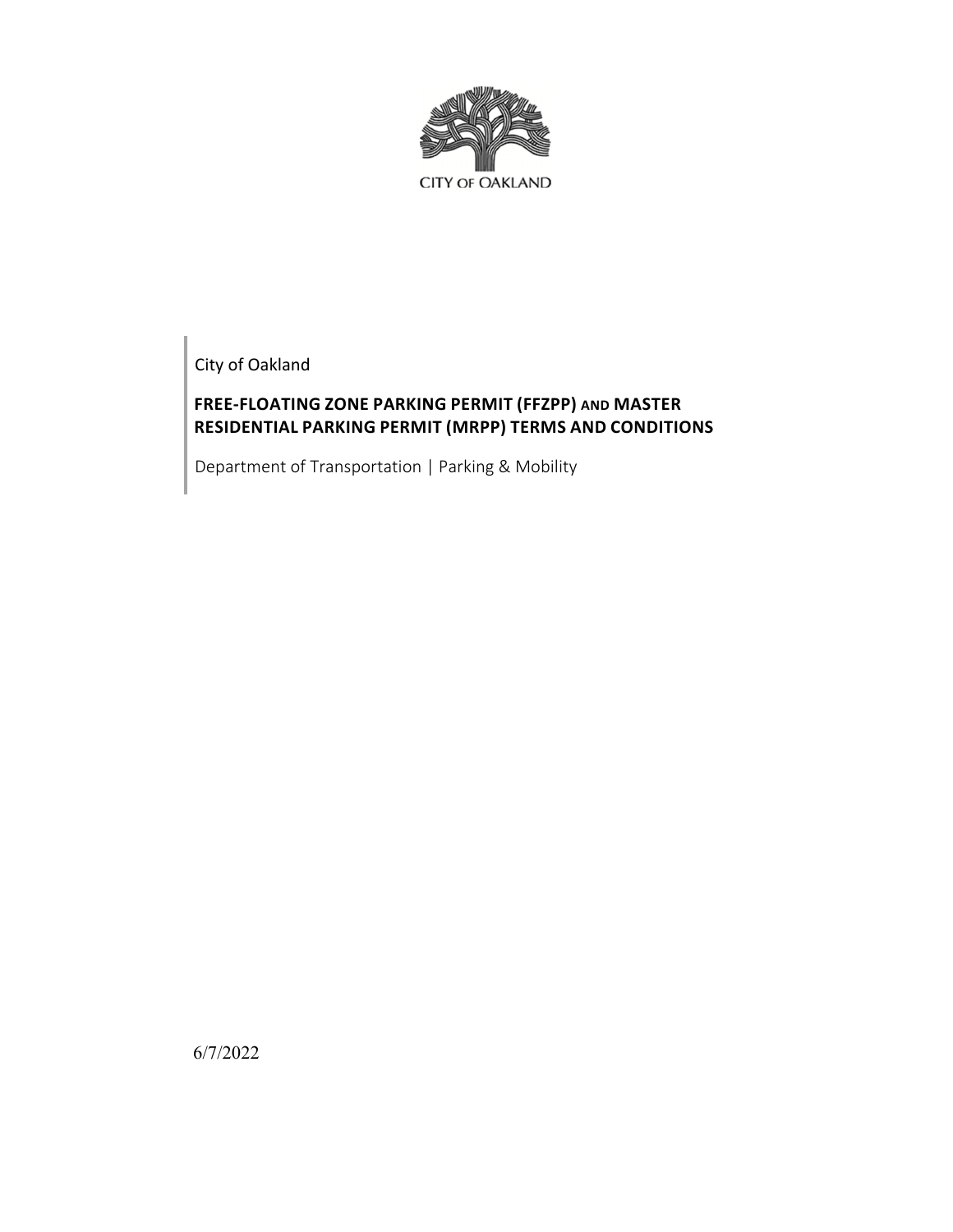# **CONTENTS**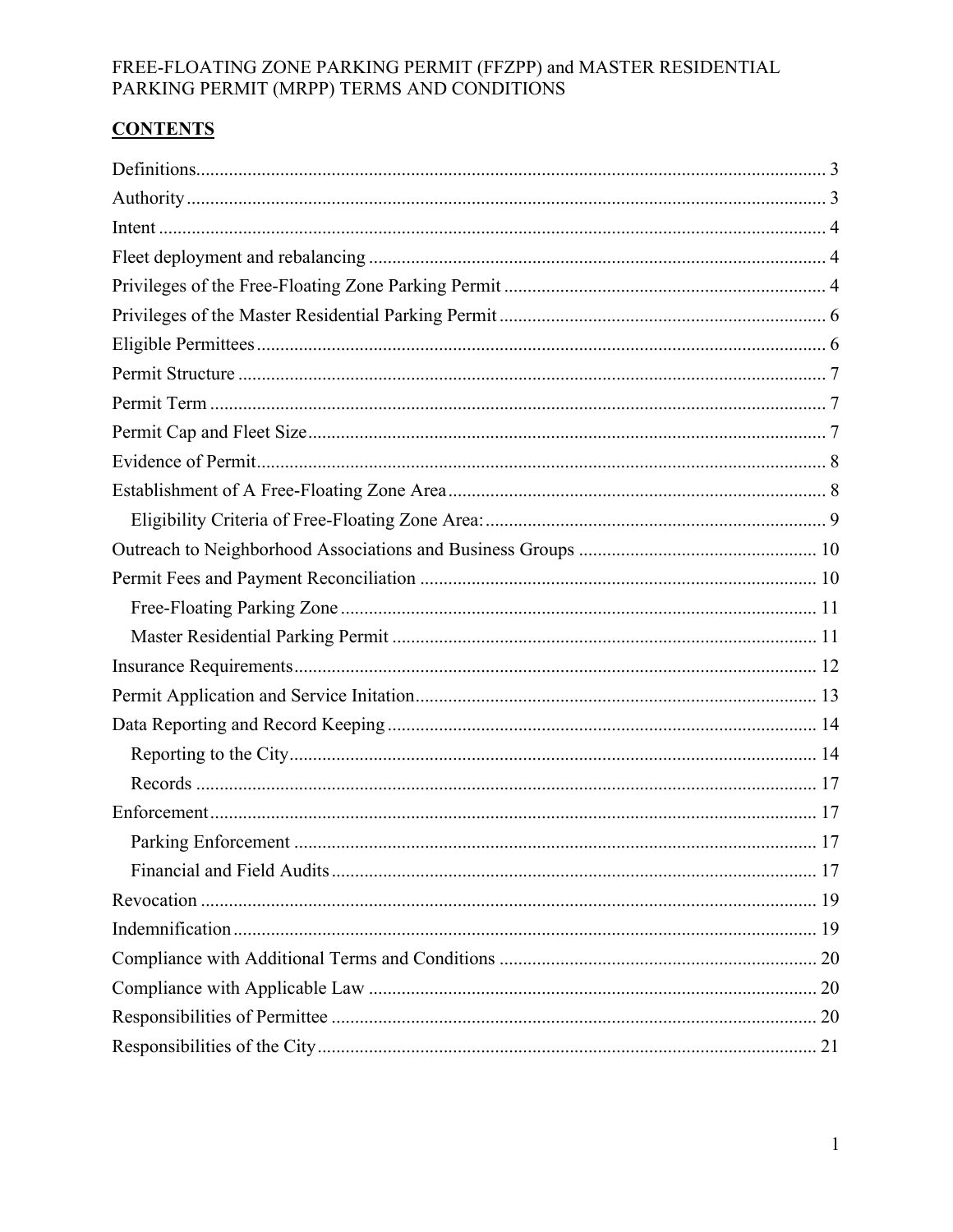# **Car Sharing Staff Contact:**

Michael Ford, Ph.D., C.P.P. mford@oaklandca.gov  $(510)$  238-7670

Kerby Olsen kolsen@oaklandca.gov (510) 238-2173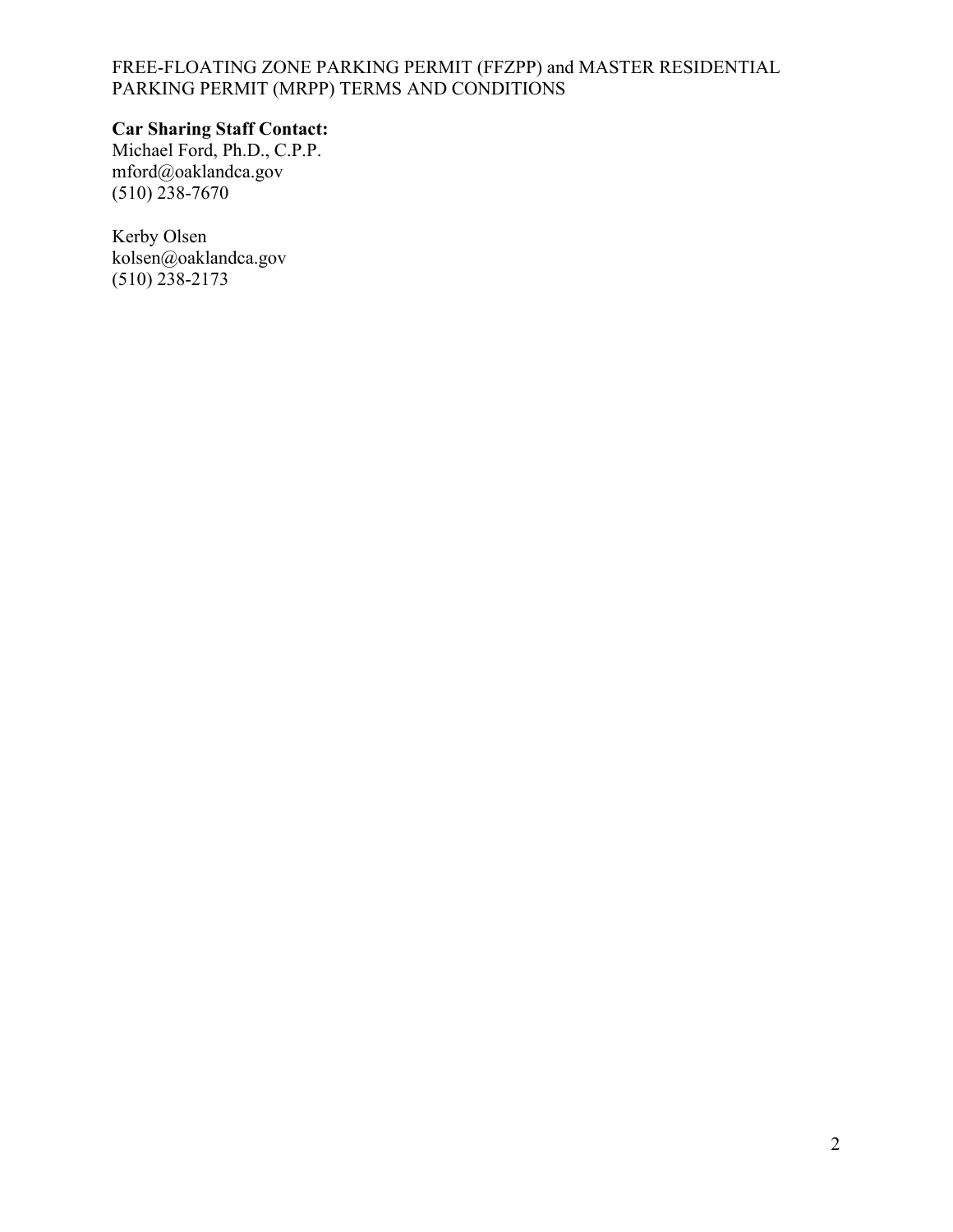# **DEFINITIONS**

"Car sharing" is defined as a membership-based service, available to all qualified drivers in a community, which allows members to make motor vehicle trips with the use of a rented motor vehicle without a separate written requirement for each trip. (Oakland Municipal Code 10.44.030)

"Car sharing organization" is an organization that provides members with access to a minimum of 20 shared-use motor vehicles at geographically distributed locations with hourly, daily, and/or weekly rates (or fractions thereof) that include insurance. The Department of Transportation will maintain a list of the criteria necessary to become a "qualified" car sharing organization as well a list of qualified car sharing organizations entitled to apply for car sharing-related permits. (Oakland Municipal Code 10.44.030)

"Car sharing vehicle" is a motor vehicle made accessible by a car sharing organization for use by its members. Each car sharing organization shall display its identifying emblem on any car sharing vehicle using on-street spaces. (Oakland Municipal Code 10.44.030)

"Master Residential Parking Permit" (MRPP) refers to the permit that entitles car sharing vehicles with master residential parking permits to park in any residential permit parking area. (Oakland Municipal Code 10.44.030)

"Motor vehicle" means and includes automobile, truck, motorcycle or other motor driven form of transportation not in excess of 10,000 pounds in gross vehicle weight rating. (Oakland Municipal Code 10.44.030)

"Free-floating Zone Parking Permit" (FFZPP) is a permit that entitles members of a permitted car sharing organization to lawfully park car sharing vehicles in metered and unmetered spaces with duration limits of two hours or longer for up to 72 hours within a designated zone. (Oakland Municipal Code 10.71.030)

"Free-floating zone area" is the area agreed upon by the car sharing organization permit holder and the Department of Transportation, which bounds the permitted parking area for permit holder's car sharing vehicles within Oakland. (Oakland Municipal Code 10.71.030)

"Qualified Car Share Organization" (QCSO) is a car sharing organization that has been approved by the Department of Transportation for a Free-floating zone parking permit and/or Master residential parking permit.

"Parking permit" means a permit issued under this chapter which, when displayed upon a motor vehicle, as described herein, shall exempt said motor vehicle from parking time restrictions established pursuant to this chapter. (Oakland Municipal Code 10.44.030)

## **AUTHORITY**

In ordinance 13301 C.M.S. and a companion resolution, 85459 C.M.S., the City Council delegated the authority to the Director of Transportation or a designee to approve the criteria and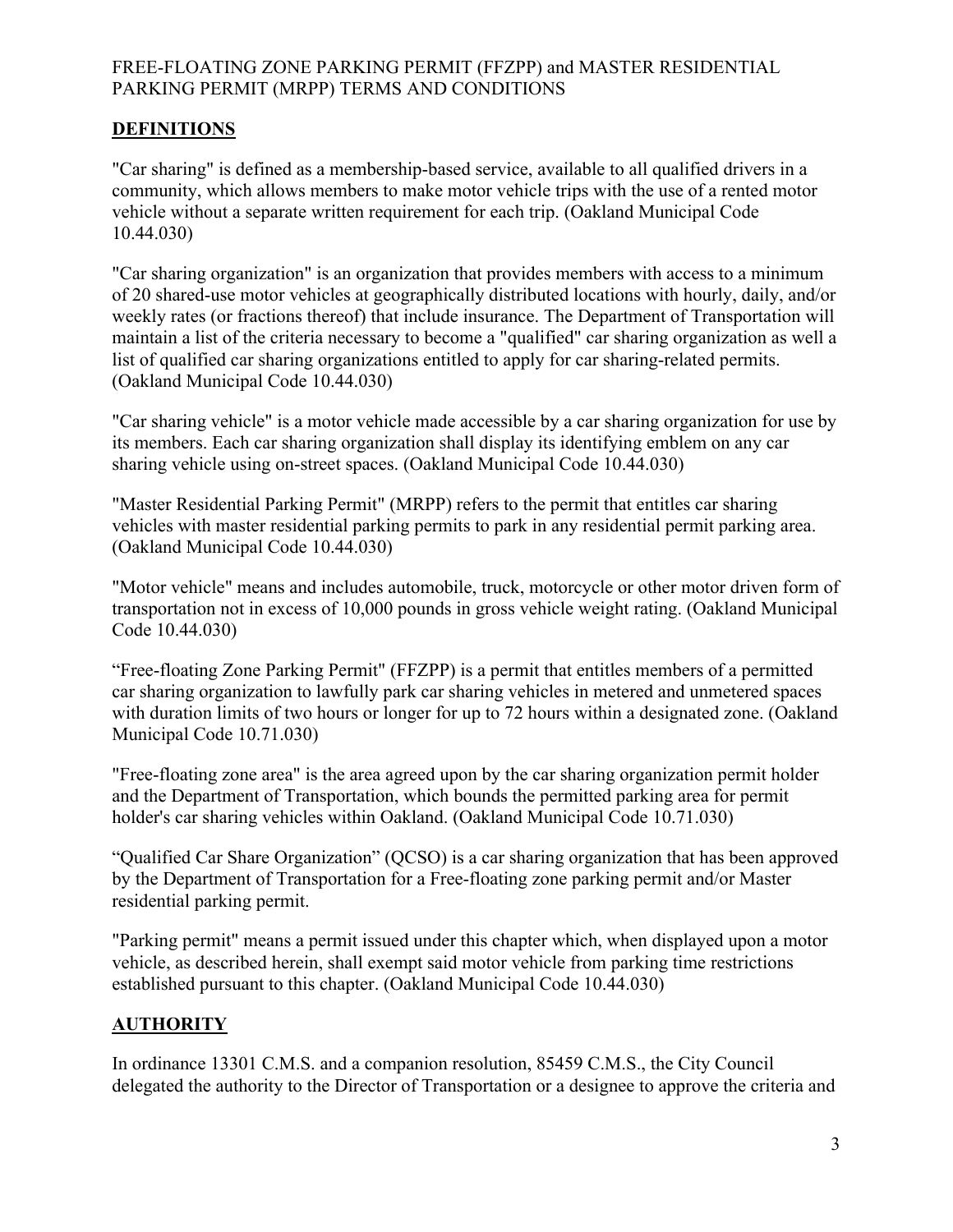administrative rules to issue the Free-Floating Zone Parking Permit (FFZPP) and the Master Residential Parking Permit (MRPP).

# **INTENT**

The intent of the FFZPP is to facilitate car sharing within Oakland by establishing a permit that entitles a permitted car sharing vehicle to lawfully park in metered and unmetered spaces with duration limits of two hours or longer for up to 72 hours within a designated free-floating zone area. The concept for the FFZPP is based on the idea that Qualified Car Sharing Organizations should be able to pre-pay an estimate of meter fees for parking activity of point-to-point car sharing vehicles within a designated free-floating zone area. The estimate will be reconciled with actual parking activity after the term of the FFZPP.

The intent of the MRPP is to facilitate car sharing within Oakland by establishing a permit that entitles a permitted car sharing vehicle to lawfully park in all residential permit parking areas (RPP) areas for up to seventy-two (72) hours. The concept for the MRPP is based on the idea that car sharing vehicles should be entitled to the same on-street parking privileges of private automobiles. Because car sharing vehicles will rotate throughout the City, the vehicles will require access to all RPP areas.

# **FLEET DEPLOYMENT AND REBALANCING**

In order to evenly distribute vehicles during initial deployment and ongoing operations, no more than two vehicles shall be parked by applicant as part of fleet "rebalancing" per block face or per 500 linear feet of curb, whichever is shorter. In addition, no more than one vehicle should be "rebalanced" to block faces where one or more of applicant's vehicles have already been parked by a customer. All rebalancing vehicle trips shall be clearly noted as such in vehicle trip and/or parking records provided to the City.

# **PRIVILEGES OF THE FREE-FLOATING ZONE PARKING PERMIT**

The following privileges will be extended to the Permittee:

- 1. **Waiver of parking duration time limits for two hours or longer within an approved free-floating zone area**: The FFZPP allows Permitted car sharing vehicles to be parked up to 72 hours without the direct payment of a meter on the public right-of-way, in legal and not otherwise restricted parking spaces within an approved free-floating zone area. Restricted parking spaces include those with one or more regulating signs (such as Vanpool spaces), which cannot be used by Permittee during the specified restricted times shown on the sign(s), as well as meters with time limits of less than two hours. The Permittee should consult *Title 10 – Vehicles and Traffic, Oakland Municipal Code*, for a list of City parking restrictions.
- 2. **Ability of the Permittee to pre-pay estimated parking fees accrued by its car sharing vehicles in the approved free-floating zone area over the calendar year**: The FFZPP fee estimates the average parking meter fees that a single car sharing vehicle will accrue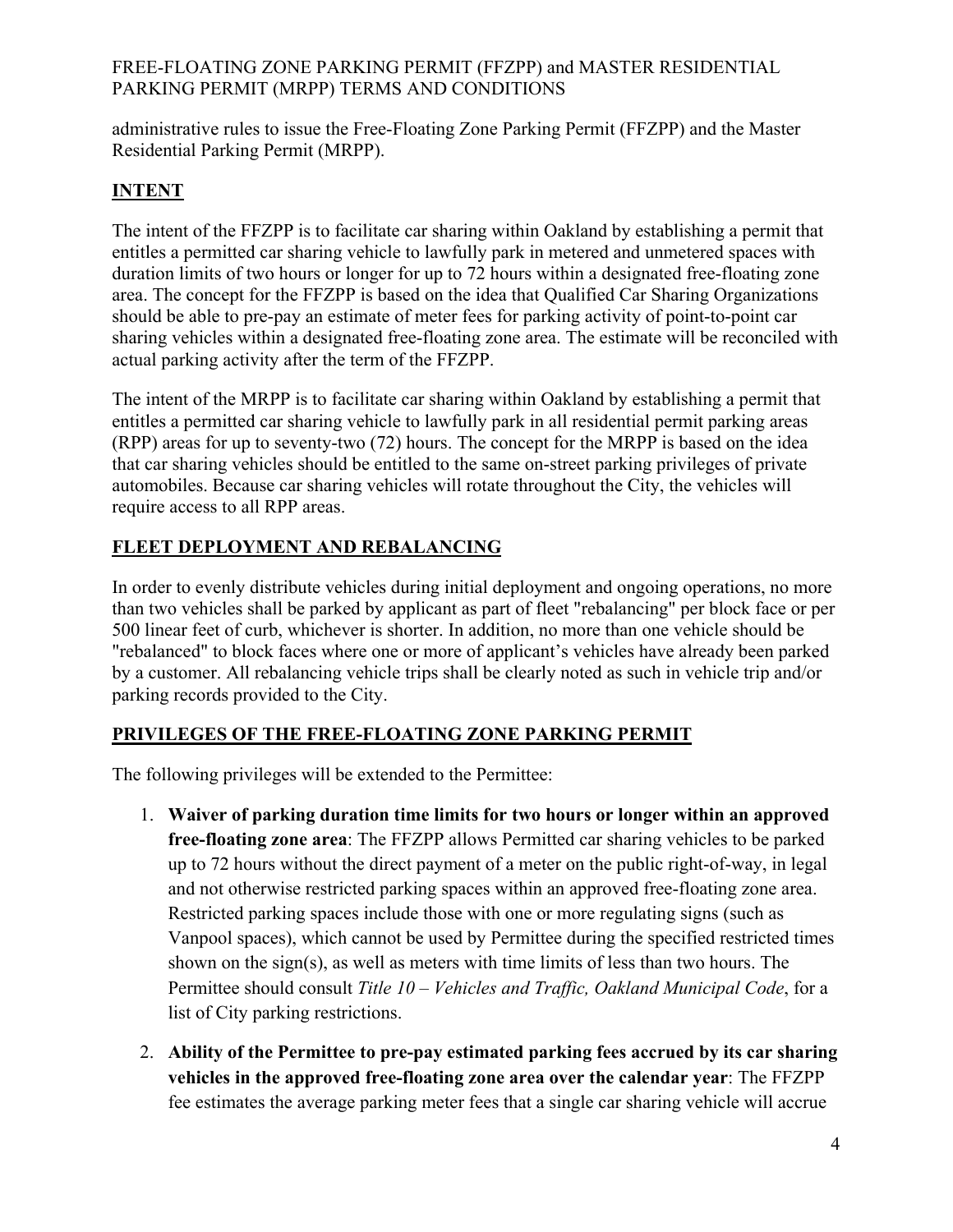over the course of one year (12 calendar months). With this Permit, the Permittee agrees to pay the fee published in the Master Fee Schedule at the beginning of the permit term as in lieu fee for its members' estimated parking meter usage. Members of the Permitted Qualified Car Sharing Organization should not pay meters with time limits of two hours or longer while parking FFZPP Permitted vehicles in an approved zone. It is expected that the Permittee will track actual parking events of members within the approved freefloating zone area and report parking activity to the City of Oakland on a monthly or quarterly basis. At the end of the Permit term, the City will invoice the Permittee for any parking fee shortfall, which will need to be paid within 30 days. If the Permittee has overpaid at the start of the Permit term, then either credit will be applied towards a renewal of permits or a reimbursement check will be sent to the Permittee.

*Mopeds:* Members parking mopeds in a metered zone but parked between metered spaces (at the parking "T" if one exists and/or in front of the parking meter if one exits), perpendicular to the curb in such a way as to not obstruct other vehicles from parking on either side, will not be required to reimburse the City for meter revenue. Members parking permitted mopeds in such a way that prevents another vehicle from parking in either adjacent space, or in a designated motorcycle parking area will be required to pay their meter during the time they are parked. Permittee will educate its members about proper parking procedures.

- 3. **Ability to request signage**: The intention of the FFZPP is to designate an area within which it's possible to park without dedicating specific locations in the right of way for parking for car sharing vehicles. However, there are circumstances in which signage might be necessary to signify the right of Permitted car sharing vehicles to park in an approved area. In such circumstances, the Permittee can request that the City approve, install, and remove signage and sidewalk and/or street markings designating an approved home zone. The Permittee shall not install, paint, mark, or remove any signs, markings, or other demarcations on City property including on the street or the sidewalk. The City is not responsible for any damage caused to Permittee installed signage and/or markings.
- 4. **Option to request up to four (4) changes to the approved free-floating zone area during the term of the Permit**: The City of Oakland authorizes the Permittee to change the approved initial free-floating zone area up to four times during the term of the Permit. As long as the Permittee demonstrates to the City that changes to the free-floating zone area continue to meet the City's eligibility criteria (see Establishment of A Free-Floating Zone on page 8), the City will automatically approve the change to the free-floating zone area. If the changed free-floating zone area deviates from the criteria, the Permittee will need to submit the changes to the free-floating zone area for the City's approval before the Permittee can shift operations. Upon receipt of the changed free-floating zone area, the City will have ten (10) business days to respond to the changed boundary.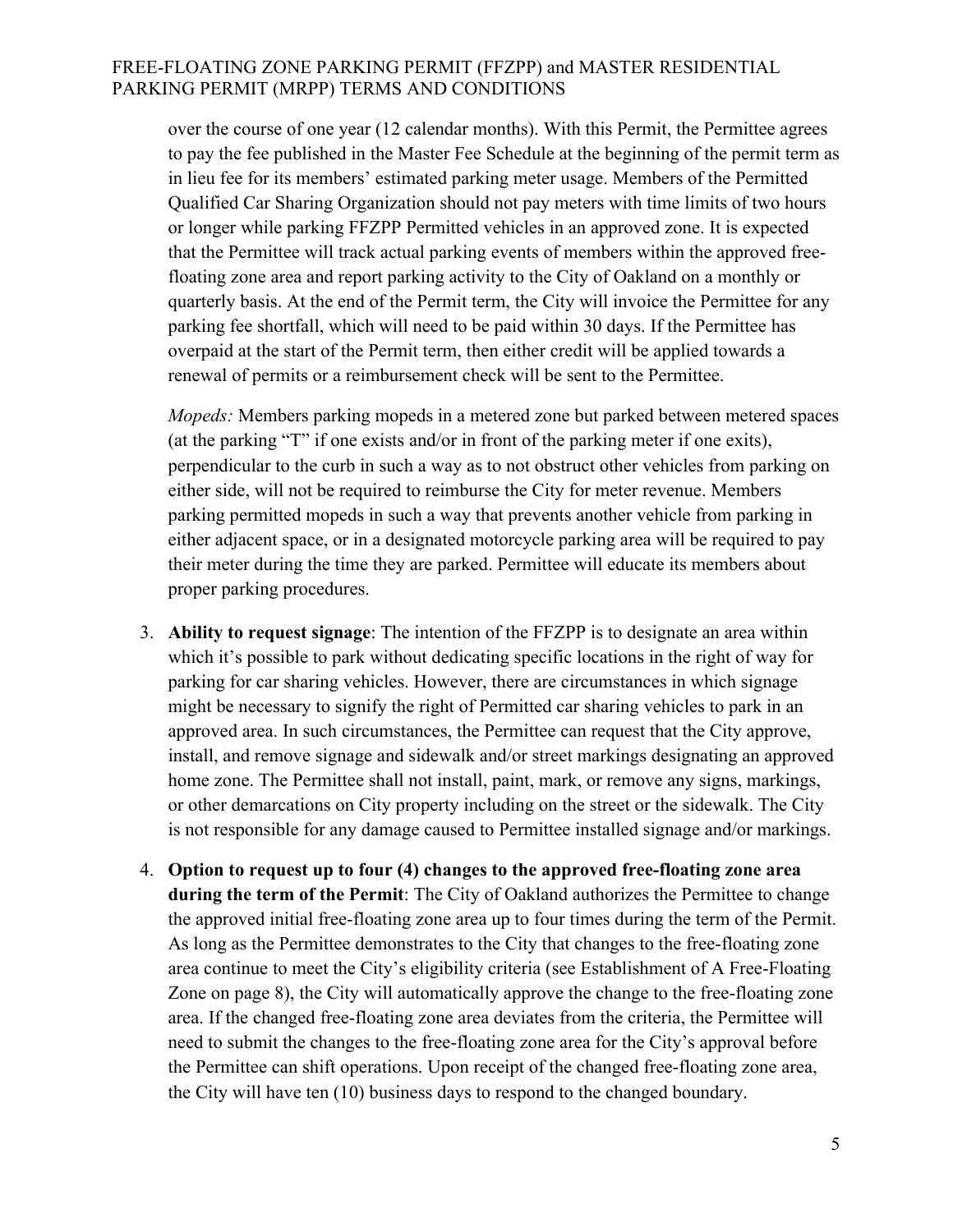5. **Ability to park a moped within designated moped or motorcycle parking areas**: In addition to the privileges described above, FFZP permits obtained for mopeds or motorcycles grant members the ability to park them in designated motorcycle parking areas without direct payment of the meter fee when displaying their FFZP permits. Meter fees will be deducted from the FFZP deposit at the end of the permit year.

# **PRIVILEGES OF THE MASTER RESIDENTIAL PARKING PERMIT**

The following privileges will be extended to the Permittee:

1. **Ability to park a permitted car sharing vehicle for longer than two (2) hours but no longer than seventy-two (72) hours in a residential permit parking area**: The Master Residential Parking Permit (MRPP) allows Permitted car sharing vehicles to be parked up to 72 hours in legal and not otherwise restricted parking spaces within an RPP area. Restricted parking spaces include those with one or more regulating signs (such as blue curb or disabled spaces), which cannot be used by Permittee during the specified restricted times shown on the sign(s). Permitted mopeds must park perpendicular to the curb, with one wheel touching the curb.

The Permittee should consult *Title 10 – Vehicles and Traffic - Chapter 10.44 – Residential Permit Parking Program* of the Oakland Municipal Code, for a list of City parking restrictions in RPP areas.

- 2. **Ability to park a permitted car sharing vehicle in any residential permit parking areas in Oakland**: The MRPP allows Permitted car sharing vehicles to park in any RPP area regardless of the residential address of the car sharing member operating the vehicle. Please see attached map of RPP areas.
- 3. **Ability to request signage**: The intention of the MRPP is to allow car sharing vehicles to rotate within and among RPP areas without dedicating specific locations in the right of way for parking for car sharing vehicles. However, there are circumstances in which signage might be necessary to signify the right of Permitted car sharing vehicles to park in an approved area. In such circumstances, the Permittee can request that the City approve, install, and remove signage and sidewalk and/or street markings in RPP areas. The Permittee shall not install, paint, mark, or remove any signs, markings, or other demarcations on City property including on the street or the sidewalk. The City is not responsible for any damage caused to Permittee installed signage and/or markings.

# **ELIGIBLE PERMITTEES**

An eligible applicant for a FFZPP and/or a MRPP must have obtained a certificate, which acknowledges that the buyer is a Qualified Car Sharing Organization in Oakland, or a letter that indicates that the buyer is a Conditionally Qualified Car Sharing Organization. The Qualified Car Share Organization must also possess a business license to operate in the City of Oakland.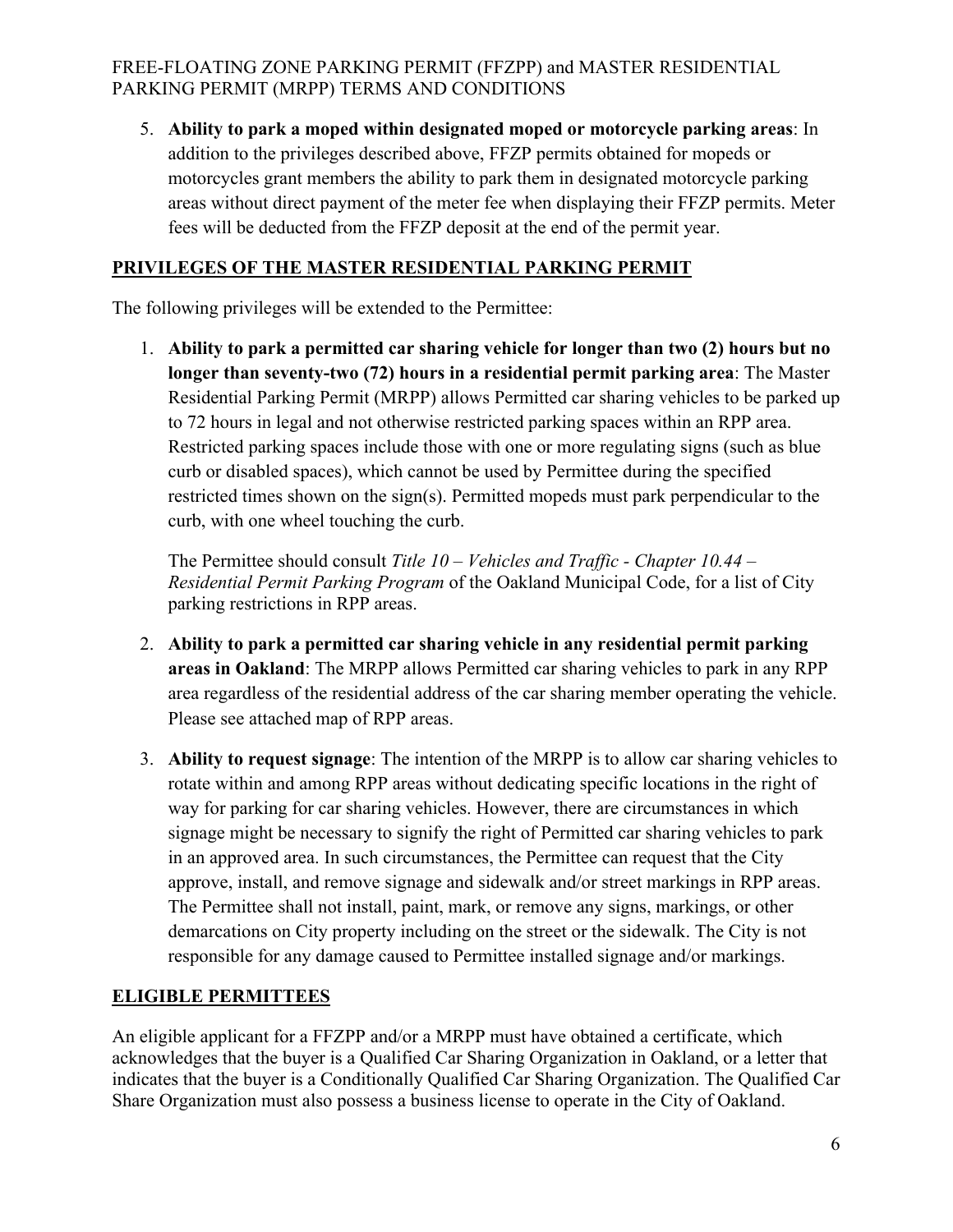# **PERMIT STRUCTURE**

The FFZPP and MRPP shall have two components: a Fleet Permit granted to a Qualified Car Sharing Organization (Qualified CSO) and an individual Permit, which is granted to a specific vehicle. To purchase individual FFZPP and/or MRPP Permits, an applicant must file an application for a fleet permit with the City. A Qualified CSO is only entitled to receive one FFZPP Fleet Permit, one MRPP Fleet Permit, or one combined FFZPP/MRPP permit per year.

Permits are issued to individual Qualified Car Sharing Organizations, and they may not be traded or resold.

# **PERMIT TERM**

The FFZPP shall last for one year on a fiscal year schedule. For instance, the 2018 Permit will be in effect from July 1, 2018, to June 30, 2019. A Qualified Car Sharing Organization who receives an FFZPP Fleet Permit after July in the calendar year will have the option to pro-rate individual Permit fees to the month purchased. The option to renew permits to Permittees in good standing will be presented in June of the Permit year.

The Fleet Master Residential Parking Permit (Fleet MRPP) shall last for one year on a fiscal year schedule. For instance, the 2018 Permit will be in effect from July 1, 2018, to June 30, 2019. Qualified Car Sharing Organizations (Qualified CSOs) who receive a Fleet MRPP after July in the calendar year will have the option to pro-rate individual Permit fees at the discount schedule extended to Residential Parking Permits. For instance, a Qualified CSO that purchases MRPPs in the first half of the calendar year will have to pay the full Permit fee, but will only pay 70% of the Permit fee if purchased in the second half of the calendar year. Please see the FY 16-17 Master Fee Schedule for more information about proration: http://www2.oaklandnet.com/Government/o/CityAdministration/d/BudgetOffice/OAK056277.

The option to renew permits to Permittees in good standing will be presented in June of the Permit year.

# **PERMIT CAP AND FLEET SIZE**

Each Qualified Car Sharing Organization (Qualified CSO) applying for FFZPPs can be issued no more than one Fleet Permit, which entitles a fleet of car sharing vehicles owned by a Qualified Car Sharing Organization to purchase individual FFZPPs. This Fleet Permit will allow the City to batch process renewals, vehicle registrations, parking citations, etc., with Permittees. The City has not adopted a cap on the number of car sharing vehicles a QCSO can include in a Permitted Fleet.

An FFZPP Fleet Permit applicant, however, cannot purchase more individual FFZPPs than with which it can initiate service during that Permit term. For instance, if an applicant has 30 vehicles ready to be used in a Free-Floating model, but it requests to purchase 40 individual FFZPPs, the additional 10 permits will be denied or revoked upon discovery that they are not in use.

A Fleet MRPP applicant cannot purchase more individual MRPPs than with which it can initiate service during that Permit term. For instance, if an applicant has 30 vehicles ready to be used in a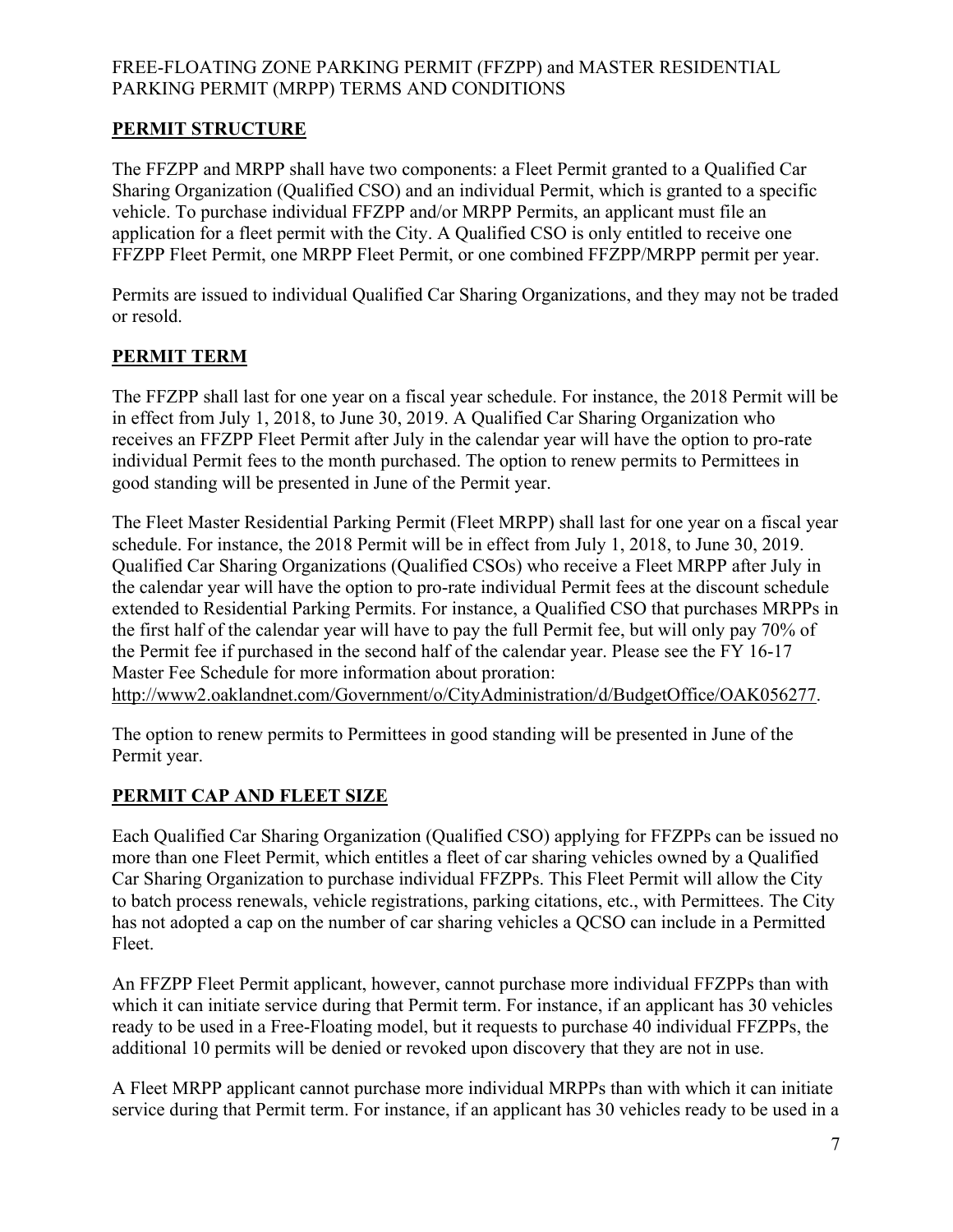Free-Floating model, but requests to purchase 40 individual MRPPs, the additional 10 permits will be denied or revoked upon discovery that they are not in use.

# **EVIDENCE OF PERMIT**

A separate, individual, revocable FFZPP will be issued to each vehicle and/or license plate registered by the Permittee. As evidence of the Permit, the City of Oakland may issue 1) a paper Permit, and 2) a sticker to be affixed to the lower left corner of the rear bumper, or 3) a digital permit attached to the Permittee's license plate numbers. The sticker will take the following form:

- 1. A mini-sticker that features the City's logo and the serial number of the Permit to be affixed to a larger bumper sticker provided by the Qualified Car Sharing Organization (Qualified CSO) of a similar size to the Residential Parking Permit sticker. The larger bumper sticker provided by the Qualified CSO must display the following information:
	- a. A title indicating that the Permitted vehicle has special parking privileges
	- b. The license plate number of the Permitted vehicle
	- c. The date the Permit expires in that Permitted year
	- d. Sufficient space for the City's mini sticker
	- e. The zone designation of the Qualified CSO's approved Free-Floating Parking Zone.

If the FFZPP Permittee also purchases Master Residential Parking Permits (MRPPs) for its car sharing vehicles and chooses to affix City-issued mini-stickers to bumper stickers, the City will have opportunity to combine the mini-sticker for the FFZPP and the mini-sticker for the MRPP into one combined sticker.

Alternative arrangements for the sticker can be made at the request of the Qualified CSO. To inquire, please contact the car share contact.

# **ESTABLISHMENT OF A FREE-FLOATING ZONE AREA**

It is the obligation of the Qualified Car Sharing Organization (Qualified CSO) to propose a Free-Floating Parking Zone ("free-floating zone area") in which to establish car sharing services as permitted by the FFZPP Fleet Permit. In the form of a map (file type to be specified by the City), the boundaries of the free-floating zone area will be submitted to the Department of Transportation as the initial step in the FFZPP Fleet Permit application process. Once the boundaries of the FFZPP have been approved (criteria outlined below), the Qualified CSO will submit information about its fleet of car sharing vehicles to the Parking Permits Supervisor in the Revenue Department.

As specified in the Municipal Code (*Title 10 – Vehicles and Traffic*), the Permittee is allowed up to four (4) changes of the free-floating zone area during the term of the Permit. Any proposed changes to the boundaries within the Permit term must be submitted to the Department of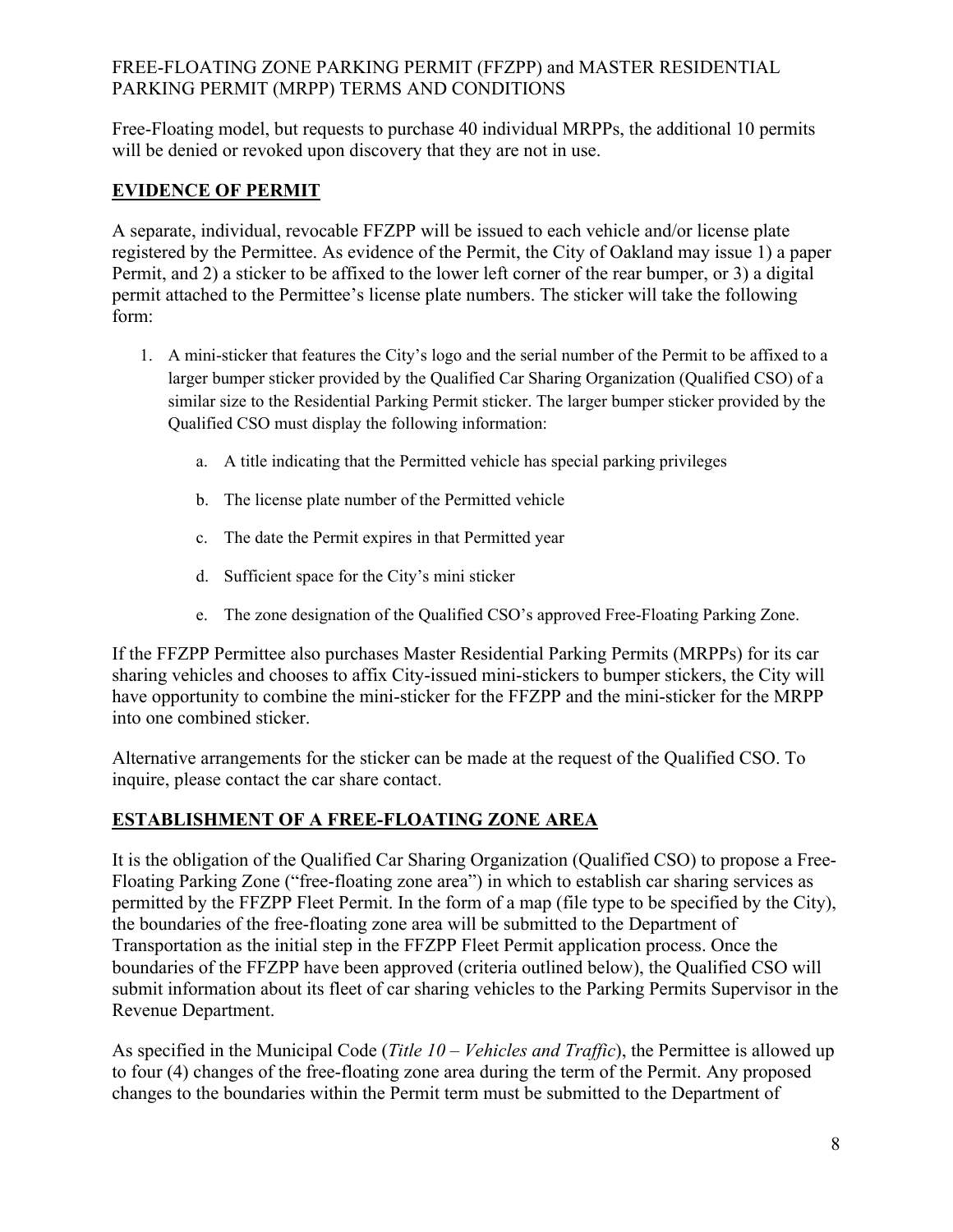Transportation. As long as the Permittee demonstrates to the City that changes to the freefloating zone area continue to meet the City's eligibility criteria of the free-floating zone area boundary and that there are no outstanding claims by neighborhood associations and/or business groups, the City will automatically approve the change to the free-floating zone area. If the Permittee requires an exception from the eligibility criteria, then the Permittee will need to receive the City's approval of the changes before the Permittee can adjust operations or inform members of the new free-floating zone area.

The Permittee must notify its members about changes to the free-floating zone area at least three (3) days before the Permittee adjusts the zone.

If changes to the operating area proposed by Permittee will significantly restrict access of neighborhoods or neighborhood commercial districts to car sharing services, the Permittee must contact any City-recognized neighborhood organizations and/or business associations that are impacted and provide an opportunity for neighborhood input.

The City may provide a list and/or map of any and all parts of the free-floating zone area that the Permittee's permits will not be honored. The Permittee's permits will not be valid when the vehicle is parked in these areas and therefore must follow the same rules and regulations as any other motor vehicle.

# *Eligibility Criteria of Free-Floating Zone Area:*

- 1. The free-floating zone area must be situated in part or completely within the City of Oakland's boundaries.
- 2. The free-floating zone area must be representative of Oakland's geographic and socioeconomic diversity. Within 3 (three) months of FFZP approval or renewal, at least 50 percent (50%) of the free-floating zone area must encompass all or parts of census tracts that have been designated Communities of Concern by the Metropolitan Transportation Commission (MTC). Details about the Communities of Concern designation can be found on the MTC's data portal: http://opendata.mtc.ca.gov/datasets?q=Policy . This criterion has been recommended to ensure that the City's programs are accessible to all residents.
- 3. If a street or block face would like to be included in a free-floating zone area, and the Permittee has denied the request of the appropriate neighborhood association and/or business group, the City reserves the right to withhold approval of subsequent changes to the free-floating zone area or renewal of the FFZPPs until the complaints with said groups have been resolved. The neighborhood association and/or business group must file notice of the request to be included in a given free-floating zone area with the City at least ten (10) business days before a specific date of a requested action. The City must notify the affected Permittee within ten (10) business days that the City has received such a request from a neighborhood association and/or business group.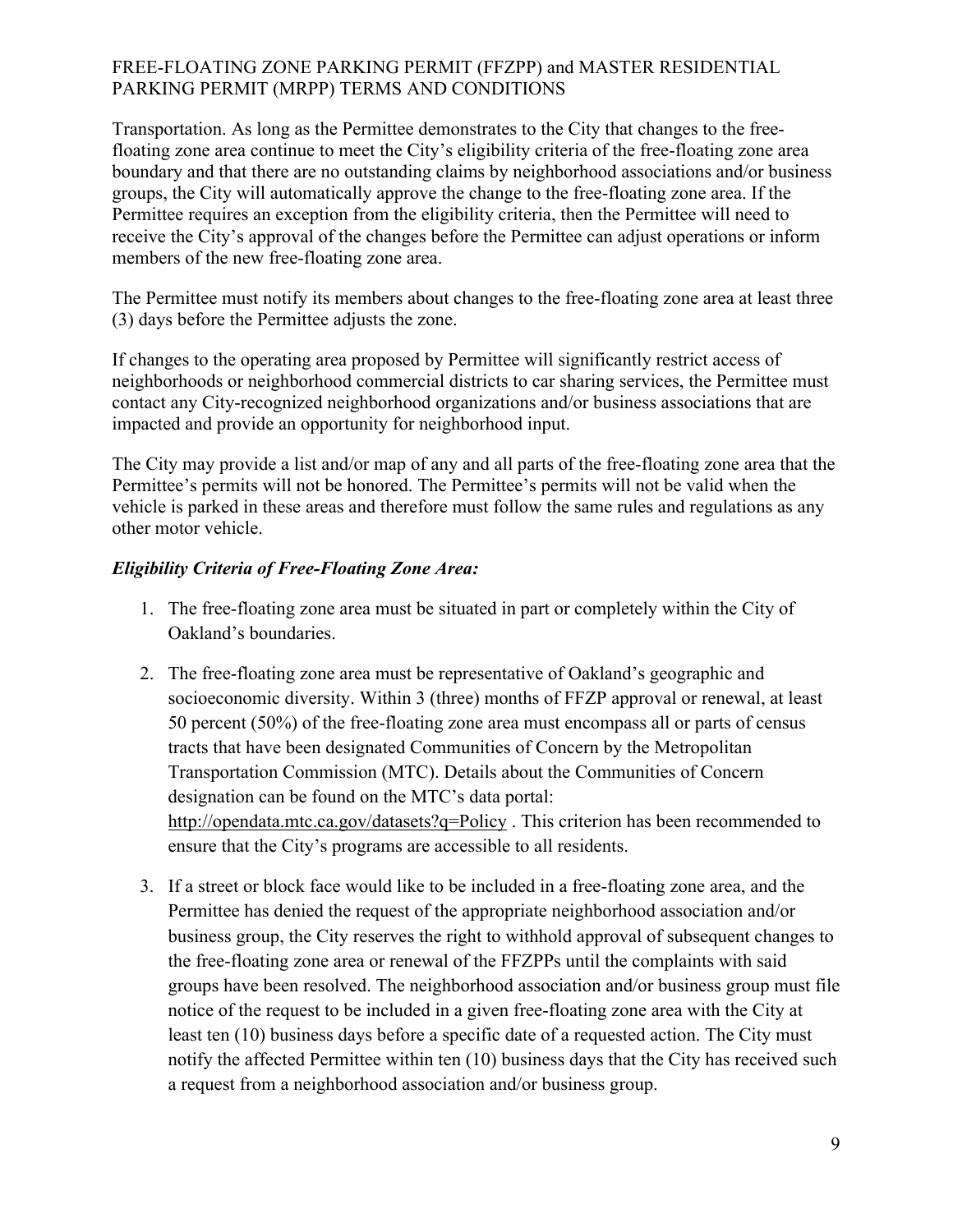- 4. If, after six (6) months of inclusion in a free-floating zone area, neighborhood organizations and/or business groups within the zone protest the inclusion of a street or block face in a free-floating zone area, said groups can petition the City to have its street included on the black out list of streets with overriding parking restrictions. At least twothirds (2/3) of residents on a given street or block face must sign a petition to remove said street and/or block face from a free-floating zone area. The City requires that the petitioning neighborhood and/or business group make an effort to negotiate the parking behavior directly with the Permittee operating in the free-floating zone area before bringing a petition to the Shared Mobility Coordinator or designee of the City Traffic Engineer.
- 5. The free-floating zone area is only valid and operational so long as the Permittee holds active FFZPPs granted by the City.
- 6. If the applicant's free-floating zone area does not include Communities of Concern (as designated by MTC) located in East Oakland (defined as areas to the east of 14<sup>th</sup> Avenue), then an Expansion Plan must be submitted to the Department of Transportation within three (3) months of the receipt or renewal of applicant's FZPP's. The Expansion Plan must include an expected timeline for expanding service to Communities of Concern in East Oakland, a map or maps depicting the proposed service area changes over time, and any actions that the applicant requests from the City in order to expand service.

# **OUTREACH TO NEIGHBORHOOD ASSOCIATIONS AND BUSINESS GROUPS**

After the City grants the applicant an FFZPP, MRPP, or combined FFZPP-MRPP permit, the Permittee must request at least one (1) meeting with each neighborhood associations and/or business group located within the approved Free-Floating Parking Zone ("free-floating zone area") and/or Master Residential Parking Area Zone. When a free-floating zone area expands, the City expects the Permittee to request at least one (1) meeting with each neighborhood associations and/or business group located in the expanded free-floating zone area. Prior to designating or expanding a free-floating zone, the applicant must provide the City with a proposed list of neighborhood associations and business groups which it intends to meet with. The Department of Transportation must then approve the proposed list of meetings. After those meetings are completed, the applicant must provide the City with evidence of attendance (such as a sign-in sheet or meeting agenda) and meeting notes.

The Permittee shall not advertise or publish the City's participation in this Permit program prior to receiving the FFZPP, MRPP, or combined FFZPP-MRPP permit.

## **PERMIT FEES AND PAYMENT RECONCILIATION**

The Permittee agrees to pay all permit and other appropriate fees to the City.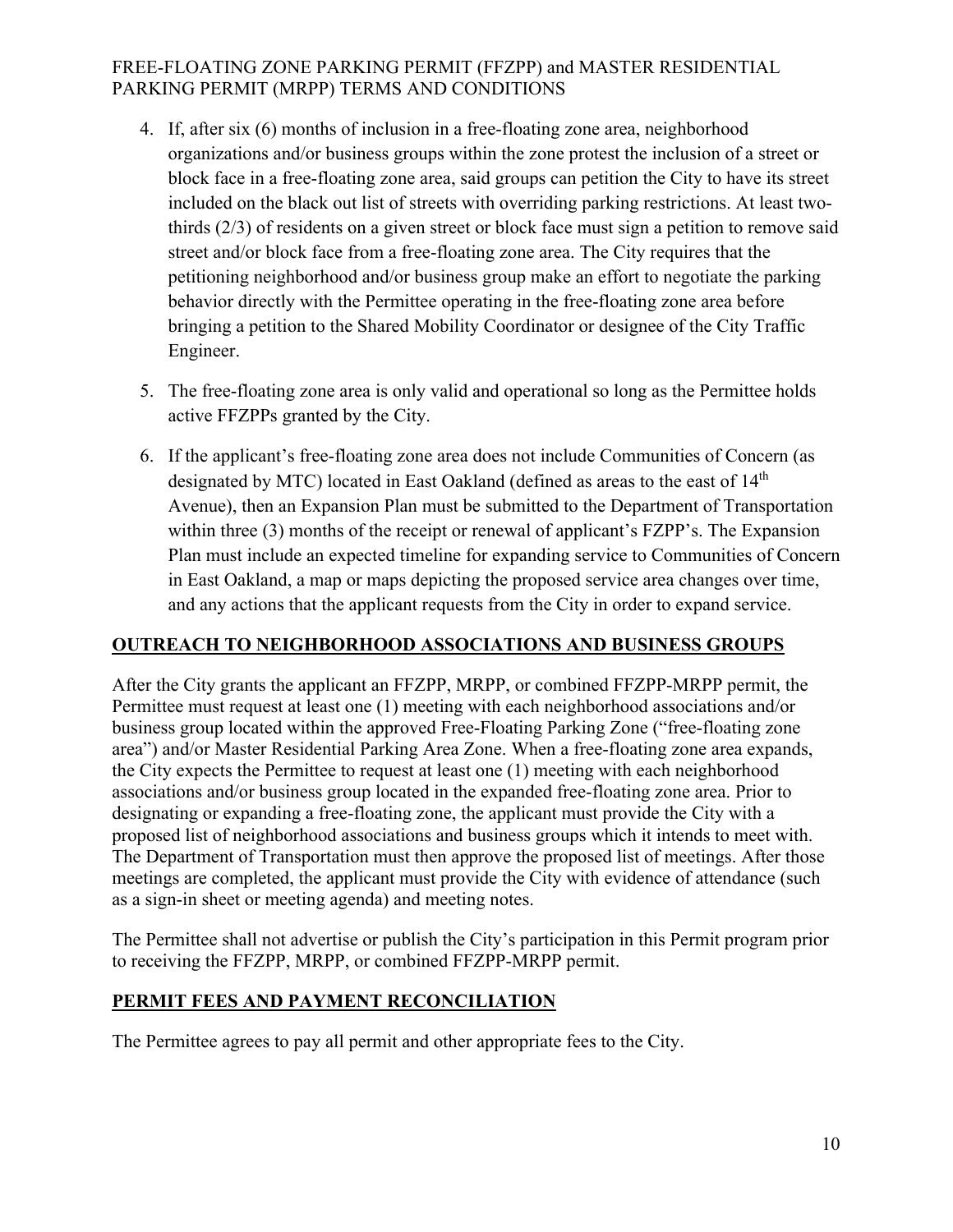# *Free-Floating Parking Zone*

The Free-Floating Parking Zone (FFZPP or "free-floating zone area") Permit fees are published in the Master Fee Schedule. For Fiscal Year 20-21, the cost of an FFZPP is \$220 per car sharing vehicle per year. The intent of this fee is to create an upfront estimate of the expected meter usage of a car sharing vehicle within the approved free-floating zone area. Over the course of the term of the Permit, the Permittee will track actual parking meter usage per vehicle, report that usage to the City, and within 30 days after the last day of the permit term, i.e. July 31 of the following year, reconcile the actual dollar value of parking meter usage estimated pre-payment.

For mopeds, the FFZP is less than the standard FFZP fee, to account for the small number of designated motorcycle parking areas. For fiscal Year 20-21, the moped FFZP deposit is \$20.

In the case of overpayment, the City will credit the surcharge towards a Permit renewal or the Permittee will invoice the City for the balance by the last business day of the subsequent month. In the case of underpayment, the City will invoice the Permittee for the balance by the last business day of the subsequent month.

The Permit fees are based on the anticipated average number of vehicles in the Permittee's fleet in Oakland. For an FFZPP Permittee with a free-floating zone area that spans multiple municipalities including Oakland, the Permittee will calculate an estimate of the average number of vehicles which will park overnight, based on the share of parking meters, the share of parking spaces, or the share of the area within Oakland of the multi-jurisdiction free-floating zone area. Documentation of the estimate of the average number of vehicles should be included with the Permit application. These fees are to be assessed at the beginning of each Permit term and when additional vehicles are added to the fleet (no fees will be assessed for substitute vehicles).

Meter recovery fees are based on the actual time car sharing vehicles parked at meters. These fees are to be assessed for the fleet at the end of each quarter or Permit term and will reflect the total meter usage for that quarter.

If a Permittee increases its fleet size during the Permit term, the Permittee must report to the City the number of new vehicles to be added to their fleet Permit. These vehicles must be added to the Permit and the FFZPP fee must be paid for these vehicles. The City may charge a pro-rated Permit fee for each vehicle added (see the Permit Term section).

In the event of any natural disaster, epidemic, pandemic, quarantine, act of war or other event or circumstance where the City chooses to stop enforcing parking meter payment, the permittee will not be responsible for paying parking meter fees during that time period.

## *Master Residential Parking Permit*

The Master Residential Parking Permit (MRPP) fees are published in the Master Fee Schedule. For Fiscal Year 19-20, the cost of an MRPP is \$123 per car sharing vehicle per year.

The intent of this fee is to allow car sharing vehicles equivalent curbside parking privileges to private vehicles in residential areas. Because car share vehicles are expected to rotate in an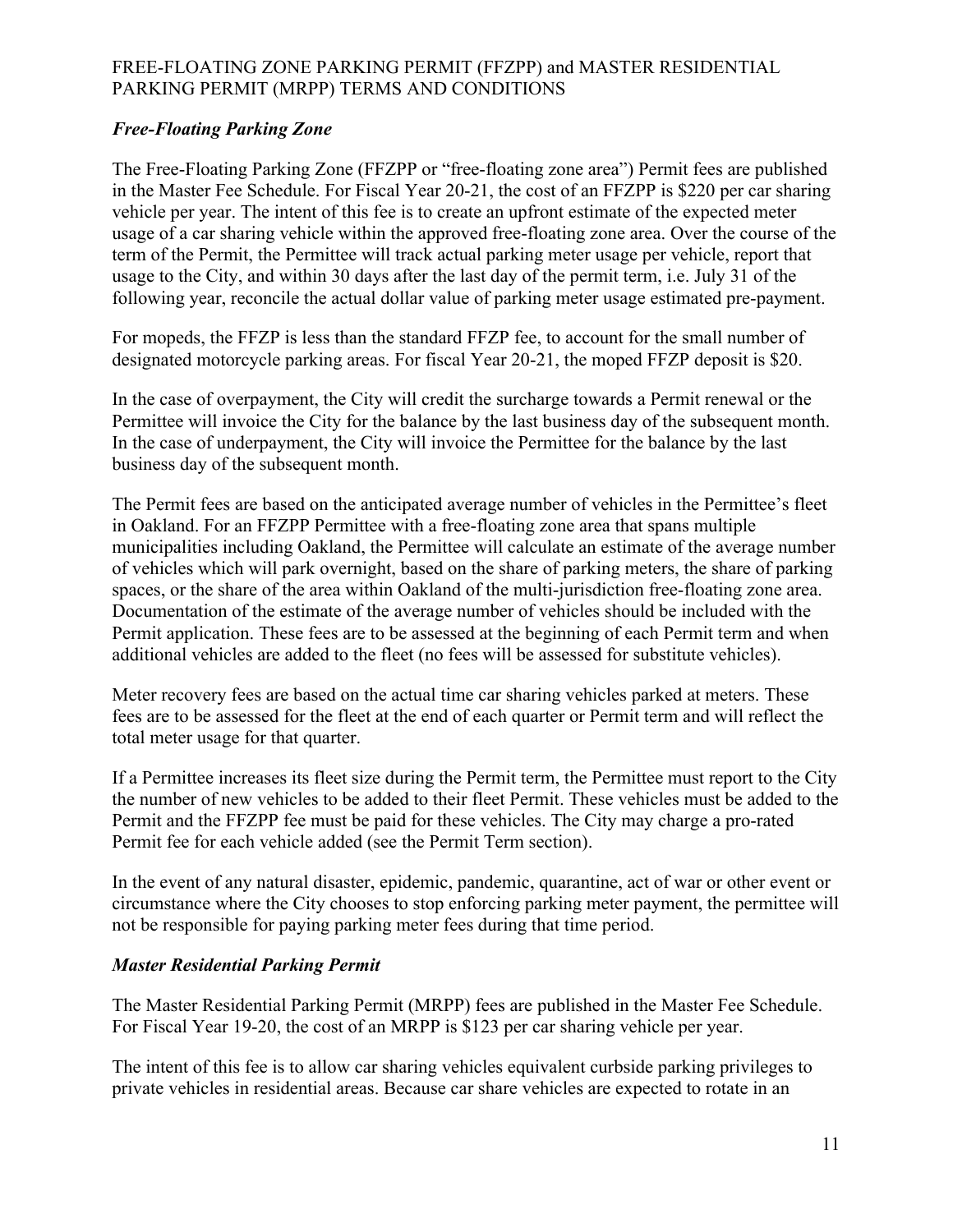unpredictable fashion within and among residential parking areas, the City deems it necessary to open all residential parking areas to car sharing vehicles.

For mopeds, the MRPP fee is \$84.00.

# **INSURANCE REQUIREMENTS FOR CARS**

The Permittee shall maintain in force at its own expense, each type of insurance noted below:

- 1. Commercial General Liability Insurance covering bodily injury and property damage in a form and with coverage that is satisfactory to the City. This insurance shall include personal and advertising injury liability, products and completed operations. Coverage shall be written on an occurrence basis. The limit per occurrence shall not be less than \$2,000,000 or as may be required by subsequent amendment. "The City of Oakland, its councilmembers, directors, officers, employees, agents and volunteers" must be named Additional Insured by endorsement that include the general liability policy number.
- 2. Automobile Liability insurance with a combined single limit of not less than \$2,000,000 per occurrence for Bodily Injury and Property Damage, including coverage for owned, hired, or non-owned vehicles, as applicable.
- 3. On all types of insurance. There shall be no cancellation, material change, reduction of limits, or intent not to renew the insurance coverage(s) without 30-days written notice from the Permittee or its insurer(s) to the City.
- 4. Certificates of insurance. As evidence of the insurance coverages required by this permit, the Permittee shall furnish acceptable insurance certificates to the City at the time Permittee returns signed permits. This certificate will include the 30-day cancellation clause that provides that the insurance shall not terminate or be cancelled without 30-days written notice first being given to the City Auditor. Insuring companies or entities are subject to City acceptance. If requested, complete policy copies shall be provided to the City. The Permittee shall be financially responsible for all pertinent deductibles, selfinsured retentions, and/or self-insurance.
- 5. The Department of Transportation will automatically revoke this permit without further action if this insurance is permitted to lapse, is canceled, or for any other reason becomes inoperative.

## **INSURANCE REQUIREMENTS FOR MOPEDS**

The Permittee shall maintain in force at its own expense, each type of insurance noted below:

6. Commercial General Liability Insurance covering bodily injury and property damage in a form and with coverage that is satisfactory to the City. This insurance shall include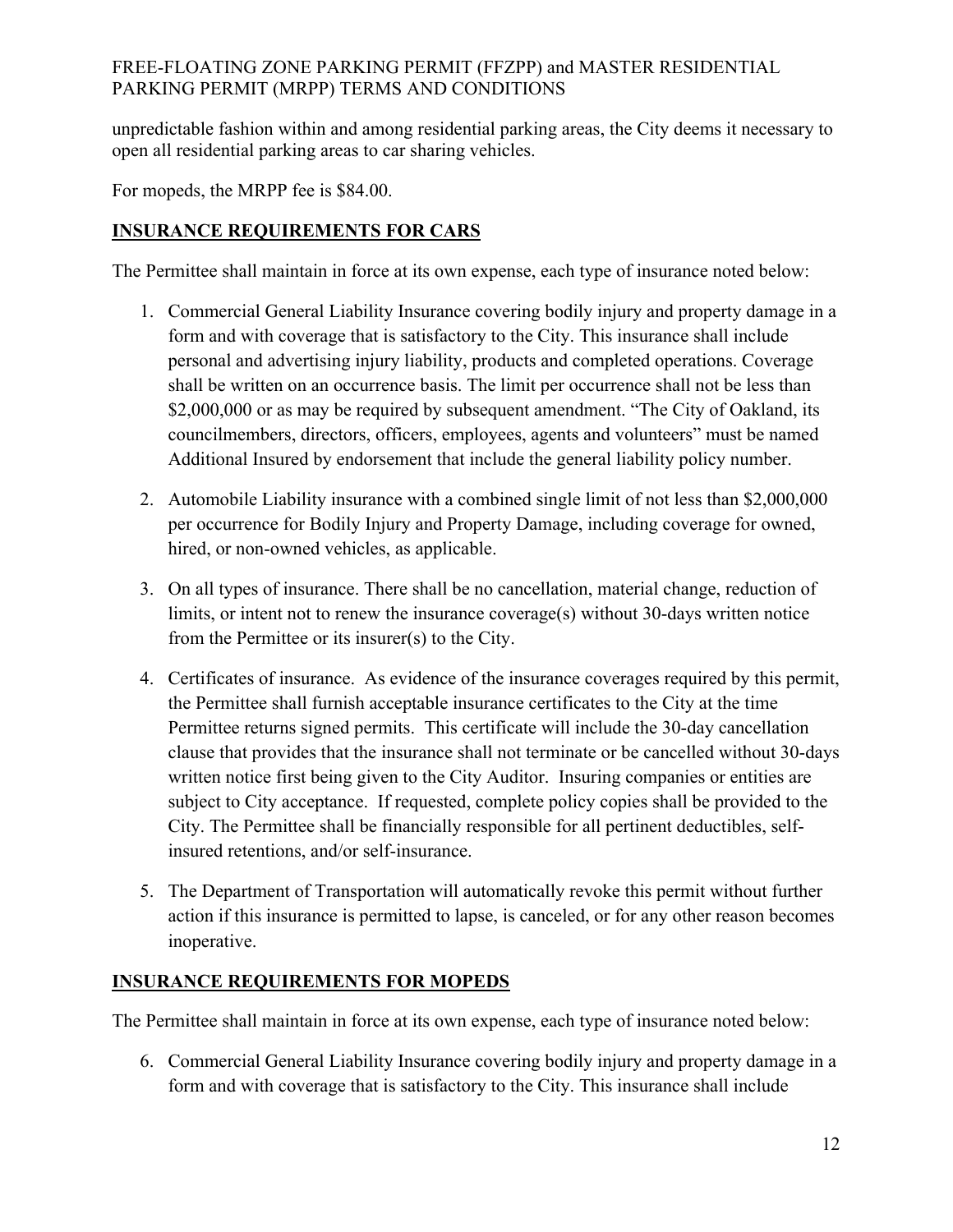personal and advertising injury liability, products and completed operations. Coverage shall be written on an occurrence basis. The limit per occurrence shall not be less than \$1,000,000 or as may be required by subsequent amendment. "The City of Oakland, its councilmembers, directors, officers, employees, agents and volunteers" must be named Additional Insured by endorsement that include the general liability policy number.

- 7. Automobile Liability insurance with a combined single limit of not less than \$1,000,000 per occurrence for Bodily Injury and Property Damage, including coverage for owned, hired, or non-owned vehicles, as applicable.
- 8. On all types of insurance. There shall be no cancellation, material change, reduction of limits, or intent not to renew the insurance coverage(s) without 30-days written notice from the Permittee or its insurer(s) to the City.
- 9. Certificates of insurance. As evidence of the insurance coverages required by this permit, the Permittee shall furnish acceptable insurance certificates to the City at the time Permittee returns signed permits. This certificate will include the 30-day cancellation clause that provides that the insurance shall not terminate or be cancelled without 30-days written notice first being given to the City Auditor. Insuring companies or entities are subject to City acceptance. If requested, complete policy copies shall be provided to the City. The Permittee shall be financially responsible for all pertinent deductibles, selfinsured retentions, and/or self-insurance.
- 10. The Department of Transportation will automatically revoke this permit without further action if this insurance is permitted to lapse, is canceled, or for any other reason becomes inoperative.

## **MOPED REQUIREMENTS**

In order to maximize user safety, all Operators deploying mopeds as part of their permitted vehicle fleet must

- 1. Include at least one helmet for use by each customer(s) or rider.
- 2. Offer and advertise free, in-person instructional safety classes in Oakland at least twice per month, where users can learn how to safely ride the moped.
- 3. Clearly communicate to users, via printed and in-app instructions, that mopeds are not allowed in bike lanes or on state highways.

# **PERMIT APPLICATION AND SERVICE INITATION**

To apply for and receive a FFZPP or MRPP, as well as initiate the car sharing service, the applicant will follow the following steps: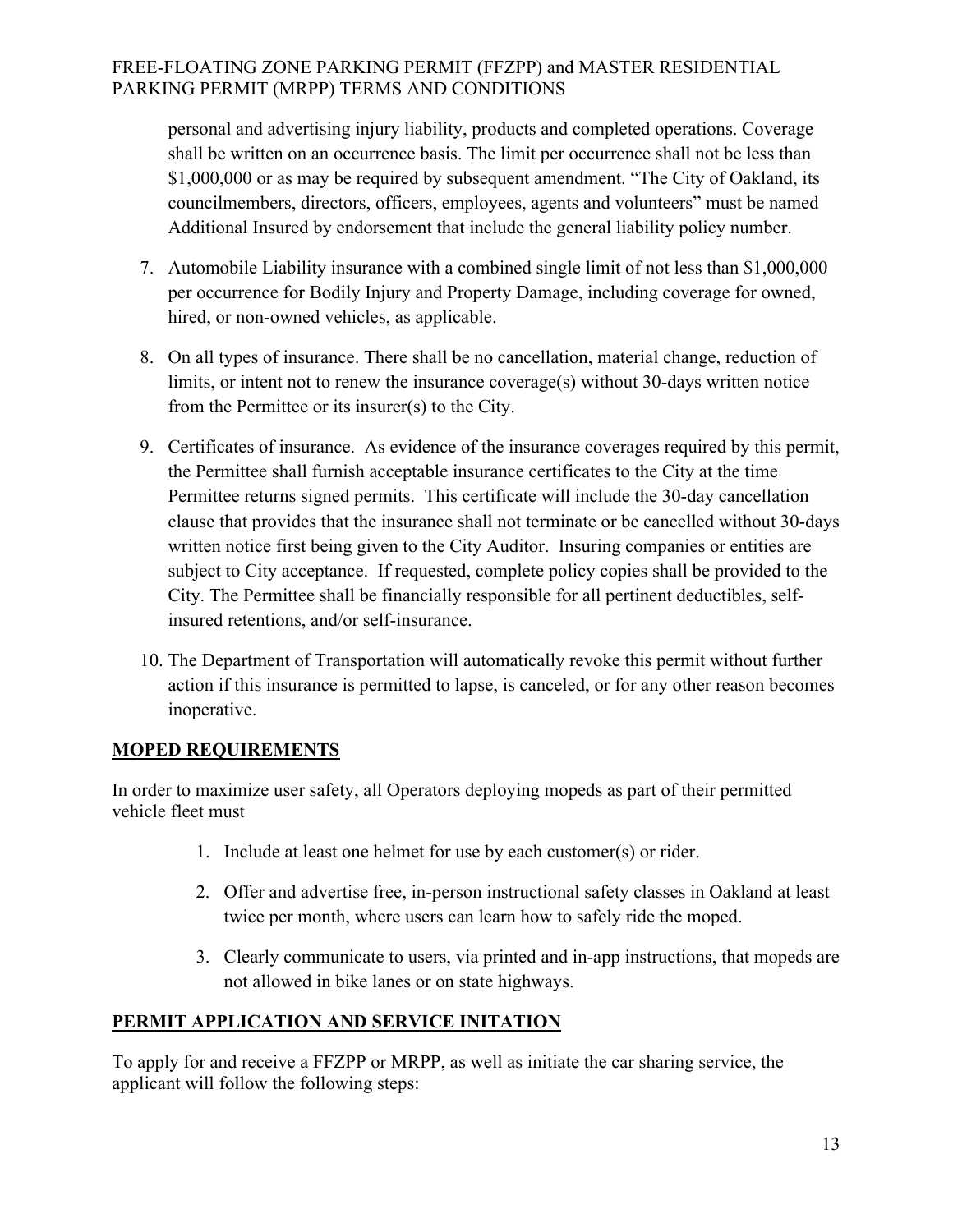- 1. Apply for and obtain a Qualified Car Sharing Organization Certificate.
- 2. Submit to the Department of Transportation a proposed free-floating zone area map.
- 3. Submit an FFZPP Fleet Permit and/or MRPP application with 1) the Qualified Car Sharing Organization Certificate, 2) the City-approved free-floating zone area map 3) the applicable information about the car sharing vehicles in the fleet, 4) the payment for Permit fees, and 5) other supporting documentation, as needed.
- 4. Conduct outreach meetings, as appropriate.
- 5. Receive Permits and apply sticker decals to car sharing vehicles.

Documentation of these steps, an estimated timeline of the application process, and other updates will be posted to the City's website: https://www.oaklandca.gov/services/dot/car-share-program

The City expects Permittees to initiate the car sharing services during the Permit term in which the Permits were purchased. If the Permittee does not initiate car sharing services during the Permit term in which the Permits were purchased, the unused Permits will be revoked and ineligible to renew in a subsequent Permit term.

Because the City recognizes the first two years of sales of these permits as the Pilot Program, the period within which to initiate service is the entire Permit term. For instance, a Permittee that receives Permits on April 1, 2016 will have until December 31, 2016 to initiate car sharing services. In subsequent years, the time period between when the Permits are issued and when car sharing services are initiated may be shortened.

# **DATA REPORTING AND RECORD KEEPING**

# *Reporting to the City*

The Permittee agrees to survey members at least once (1 time) per Permit term, consult with the City on questions included in the survey, and provide results of the annual survey to the Car Share Contact in the Department of Transportation.

The Permittee is also required to report, on a monthly or quarterly basis, information regarding the fleet and membership. The goal of these reports is to better understand how the entire car share system is being utilized and to better inform future policy changes. The Permittee will work with the City to provide the following information on their company's operations, such as:

- 1. Number of vehicles in fleet
- 2. Parking locations of vehicles
- 3. Fleet usage
- 4. Total number of members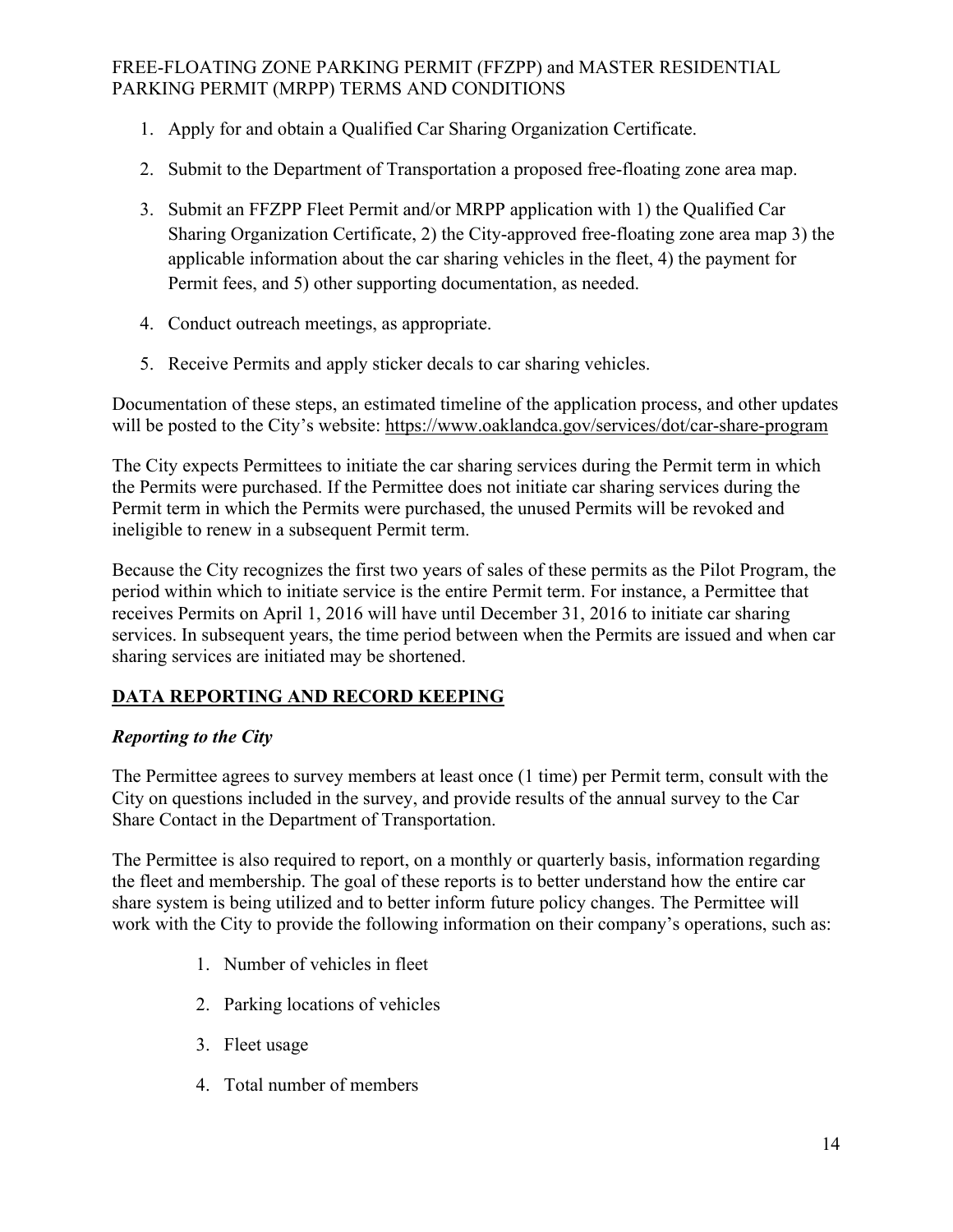# 5. Member Survey and General Demographics

Information submitted to the City is subject to the City of Oakland's Sunshine Ordinance (Oakland Municipal Code Chapter 2.20 – Public Meetings and Public Records) and the California Public Records Act (Government Code Section 6250 et seq.). If the Permittee believes that any material it submits constitutes trade secrets, privileged information, or confidential commercial or financial data, then the Permittee should mark those items as confidential or proprietary. The City is not bound by the Permittee's determination as to whether materials are subject to disclosure under CPRA and reserves the right to independently determine whether the materials are required to be made available for inspection or otherwise produced under CPRA. If the City receives a request for such information marked as confidential, it will notify the Permittee. If a suit is filed to compel disclosure of such information, the City will notify the Permittee, and the Permittee shall be responsible for taking appropriate action to defend against disclosure of its confidential information, and will hold the City harmless from any costs or liability resulting from any CPRA litigation.

The Permittee shall furnish to the City a report each month, quarter or Permit term (as determined by the Permittee and the City), due within 30 days from end of that quarter or term, containing monthly summary data related to parking events in the Free-Floating Parking Zone for the prior quarter. This data should detail the time parked in the meter zones as well as sum up the meter usage costs in relation to FFPP deposits. Should the Permittee's FFZPP and/or MRPP include the Montclair Flexible Parking Rate District or any future flexible parking rate districts, the Permittee must track the parking meter rate changes and apply them to the parking events, which can change as often as every sixty days. This data will be used to evaluate quarterly or term charges related to metered parking fees. If the City Council approves any changes to metered parking rates or meter districts during the Permit term, the Permit fee will be adjusted to reflect the changes. Changes to meter rates will be published within the City's Master Fee Schedule.

The Permittee will agree to work with and provide access to members to independent researchers, who will study to the environmental, social, and economic impacts of car sharing in Oakland. The City will provide details about the evaluation to Permittees during the Permit application process.

# *Data Sharing*

Permittees shall comply with the California Consumer Privacy Act of 2018 (California Civil Code, section 1798.100 et. seq.). Open data is essential for evidence-based public policy. In order to streamline data reporting the Permittee shall make anonymized real-time data in Mobility Data Standard (MDS) format available to the City, and/or a City-designated, third party transportation data analysis platform, for purposes of aggregating this data, evaluating shared vehicle usage or enforcing the requirements in this permit. Vehicle IDs must be unique vehicle identifiers that are consistent over time. Operator data may be publicly reported in an aggregated form(s). More information about MDS can be found online at: https://github.com/openmobilityfoundation/mobility-data-specification .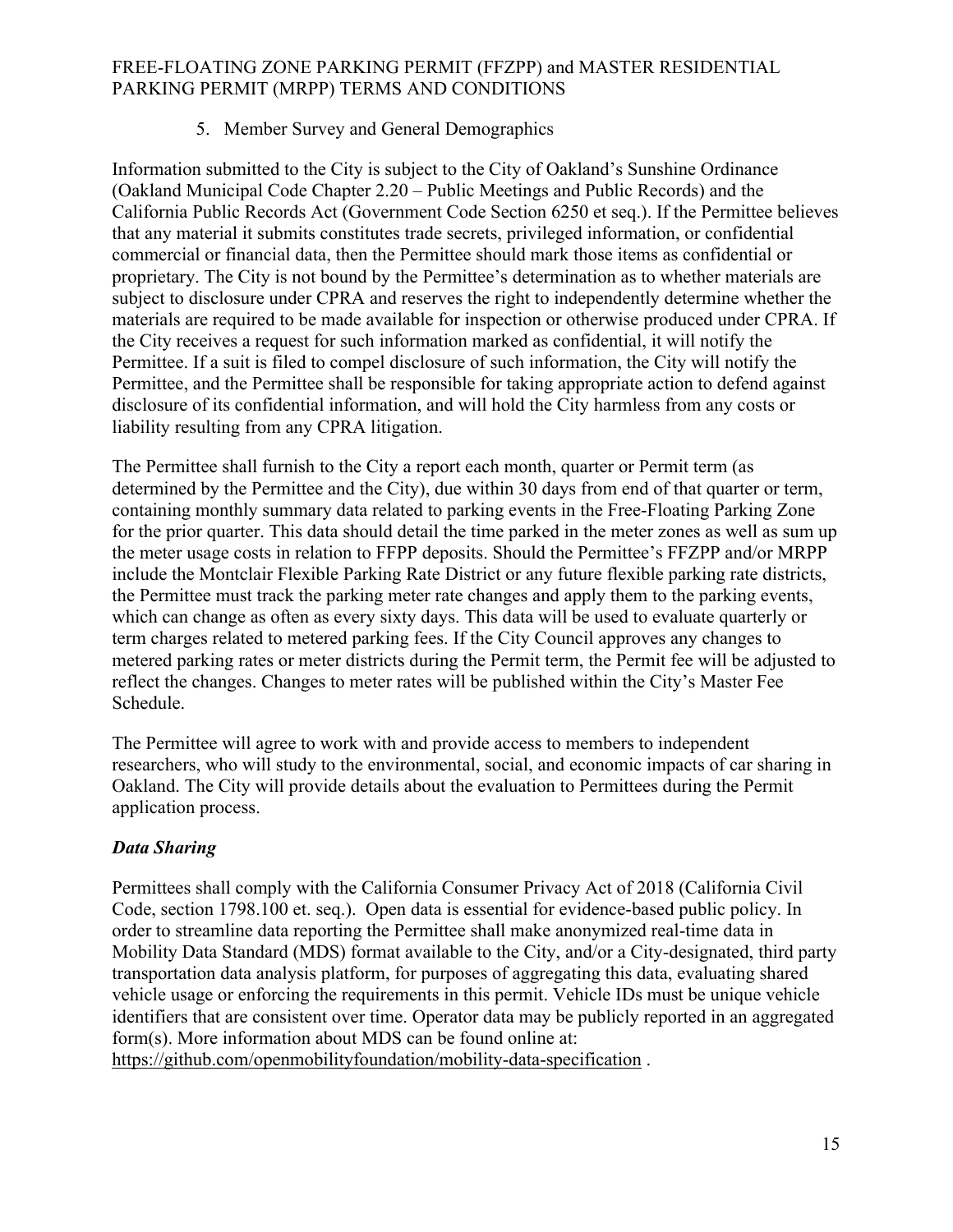The City prohibits the use of MDS data for identifying or re-identifying (or attempting to identify or re-identify) any natural person, and the City will immediately notify the Permittee if the City reasonably believes or becomes aware that any third party is using or attempting to use the Permittee's MDS data to identify or re-identify any natural person, or if any MDS data provided by the Permittee to the City, directly or indirectly, could reasonably be used to identify a natural person. In such event, the Permittee may cease providing MDS data to the City (and/or any City-designated, third party transportation data analysis platform, as applicable), and the City and the Permittee shall mutually determine the criteria to be met in order for the Permittee to resume sharing MDS data.

1. Any MDS compatible application programming interface (API) must expose data where:

- (i) The trip starts in the City of Oakland, or
- (ii) The trip ends in the City of Oakland, or
- (iii)GPS telemetry data shows the trip passing through the City of Oakland

2. Permittee shall make anonymized real-time data available via a public API end point in the data standard developed by the North American Bikeshare Association, known as the "General Bikeshare Feed Specification (GBFS)", with reasonable modifications to this specification to account for the dockless nature of Operator's vehicles. A smartphone-based application used to rent dockless vehicles does not qualify as a publicly accessible application program interface. Public GBFS feeds may omit vehicle IDs in order to protect user privacy.

(a) The public API need not be available without authentication; however, any member of the public, including commercial entities, must be able to gain access to the data provided by the API by requesting access through a web interface. Moreover, the provider should provide access on average of at least 50 requests an hour. Any data license agreement for this feed must also allow hosting by the City and/or a third party.

In the event the Permittee reasonably believes or becomes aware that (i) any third party is using or attempting to use the GBFS data provided by the public API to identify or re-identify any natural person or (ii) any GBFS data provided by the Permittee via the publicly available API could reasonably be used to identify a natural person, the Permittee may cease providing GBFS data via the publicly available API. In such event, the City and the Permittee shall mutually determine the criteria to be met in order for the Permittee to resume sharing GBFS data via the publicly available API.

The Permittee will have ninety (90) days from the beginning of the permit term to come into compliance with the data sharing requirements. Once data sharing has been implemented, quarterly reporting and FFZP meter deposit calculation requirements may be streamlined through co-operation with a City-designated third party data analysis platform. In that case, the permittee would not be required to calculate parking meter usage, and quarterly reporting could be minimized.

Waivers and extensions for complying with the data sharing provisions may be granted at the sole discretion of the Department of Transportation if permittee is not able to comply. In the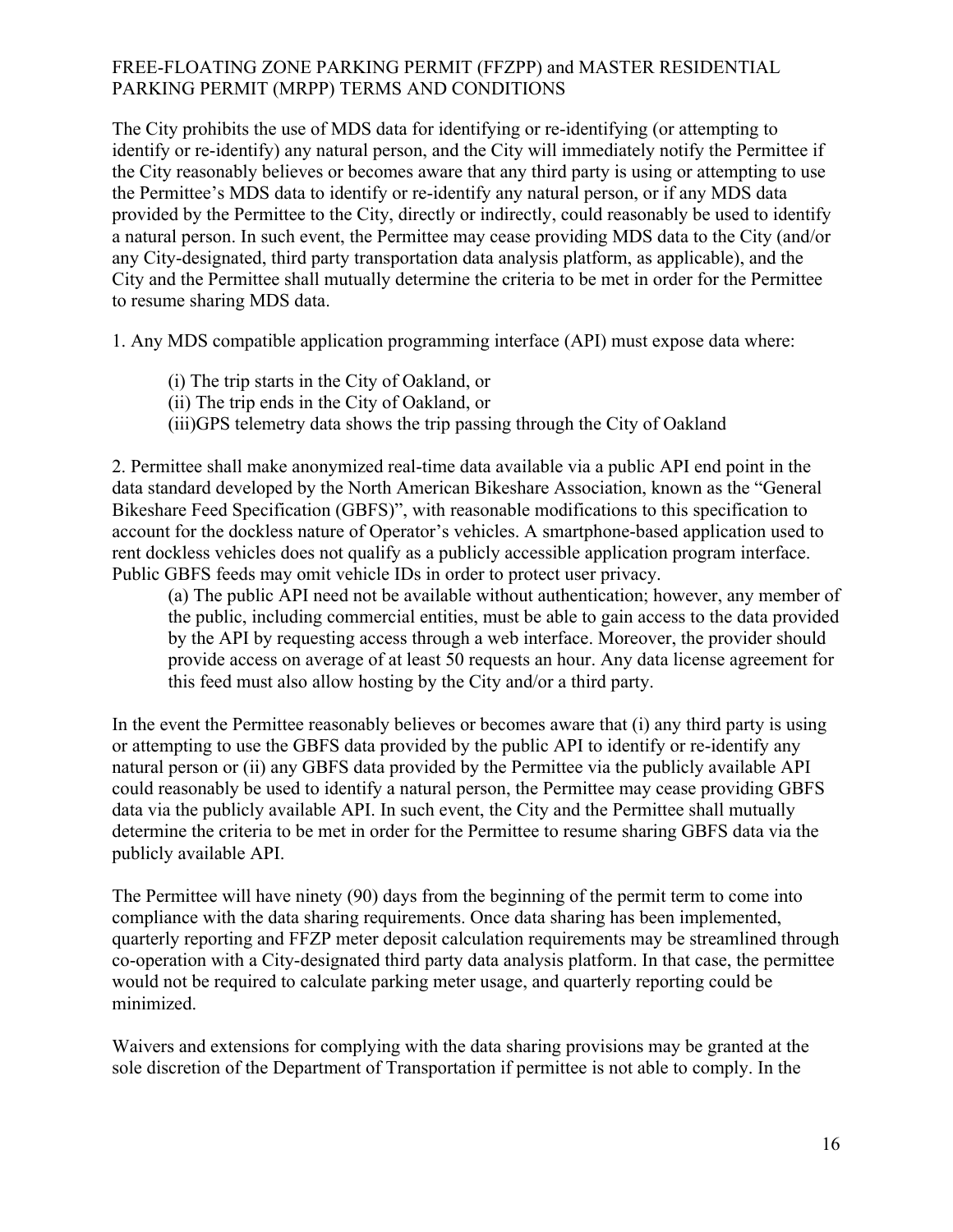event of a waiver, Permittee will work in good faith to comply with all data sharing provisions to the extent practicable.

# *Records*

The Permittee shall retain and maintain all records and documents relating to the Permit for five (5) years after the date in which this Permit terminates, and shall make them available for inspection and audit by authorized representatives of the City. Permittee shall make available all requested data and records at reasonable locations within the City of Oakland at any time during normal business hours, and as often as the City deems necessary. If records are not made available within the City of Oakland, the Permittee shall pay the city's travel costs to the location where the records are maintained. Failure to make requested records available for audit by the date requested may result in termination of the permit.

# **ENFORCEMENT**

## *Parking Enforcement*

The City will train its parking enforcement technicians in the new privileges associated with the FFZPP and MRPP, and equip technicians with approved area maps. The Department of Transportation will be responsible for keeping the parking enforcement staff apprised of changes to a Permittee's approved free-floating zone area and new sales of MRPPs.

With the exceptions of the aforementioned privileges bestowed to car sharing vehicles and Permittees (see Privileges of the Free-Floating Zone Parking Permit on page 4), car sharing vehicles are subject to all other traffic and parking regulations outlined in *Title 10 – Vehicles and Traffic* of the Oakland Municipal Code. Parking enforcement technicians will issue citations to car sharing vehicles for violations as they would private automobiles or mopeds. Permittees with outstanding parking citations will not be allowed to renew FFZPPs or MRPPs until citations have been resolved with the Parking Operations Division.

## *Financial and Field Audits*

The City reserves the right to conduct a financial review and/or audit of the Permittee. If the City commences an audit of a Permittee, the Permittee will be notified of the forthcoming audit at least thirty (30) days in advance of the audit by mail and by email. Details of the financial information to be provided to the City will be included in the notification.

The Permittee shall establish and maintain a reasonable accounting system that enables the City to readily identify the Permittee's assets, expenses, costs of goods, and use of funds. The City and its authorized representatives shall have the right to audit, to examine, and to make copies of or extracts from all financial and related records (in whatever form they may be kept, whether written, electronic, or other) relating to or pertaining to the Terms and Conditions of the permit, including, but not limited to those kept by the Permittee, its employees, agents, assigns, successors, and subcontractors. Such records shall include, but not be limited to, accounting records, written policies and procedures; subcontract files; all paid vouchers including those for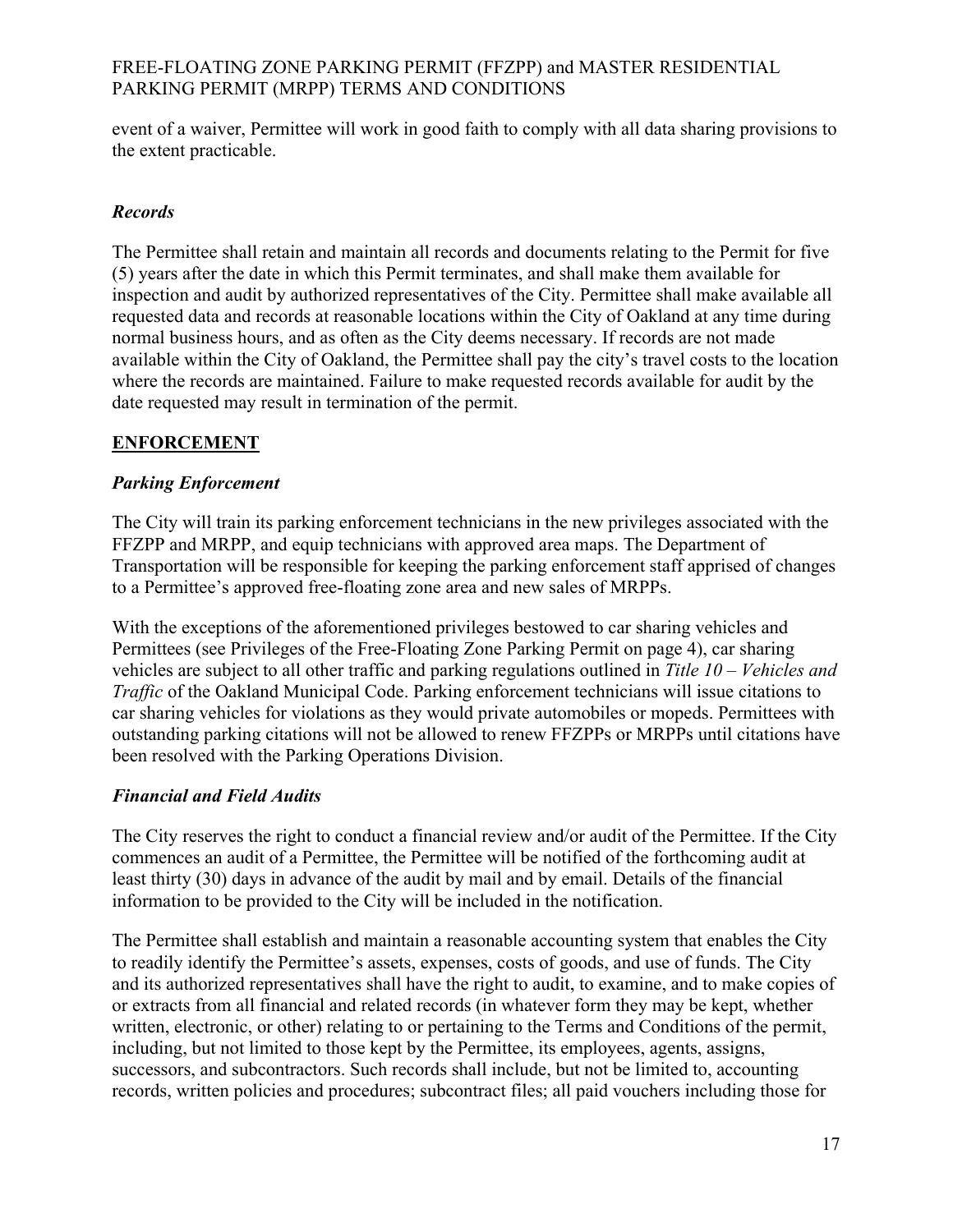out-of-pocket expenses; other reimbursement supported by invoices; ledgers; cancelled checks; deposit slips; bank statements; journals; original estimates; estimating work sheets; contract amendments and change order files; backcharge logs and supporting documentation; insurance documents; payroll documents; timesheets; memoranda; and correspondence. The City shall have the right to conduct an audit or examination no more than two (2) times per calendar year.

The City reserves the right to conduct field audits of car sharing vehicles in which parking enforcement officers record locations of parked car sharing vehicles and cross-check them against reports of parking activity provided to the City by the Permittee. The Permittee shall, at all times during the term of the permit and for a period of five (5) years after the permit term, maintain such records, together with such supporting or underlying documents and materials. The Permittee shall at any time requested by the City, whether during or after the permit term, make such records available for inspection and audit by the City. Such records shall be made available to the City during normal business hours and subject to a thirty (30) day written notice by electronic mail and first-class U.S. Postal Service delivery. In the event that no such location is available, then the financial records, together with the supporting or underlying documents and records, shall be made available for audit at a time and location that is convenient for the City. The Permittee shall ensure the City has these rights with the Permittee's employees, agents, assigns, successors, and subcontractors, and the obligations of these rights shall be explicitly included in any subcontracts or agreements formed between the Permittee and any subcontractors to the extent that those subcontracts or agreements relate to fulfillment of the Permittee's obligations to the City. Costs of any audits and examinations conducted under the authority of this right to audit and not addressed elsewhere in this contract will be borne by the City. The City will issue a warning to the Permittee if it fails either a financial or field audit. The Permittee risks revocation of some or all individual FFZPPs or MRPPs, if the Permittee fails to take measures to address the audit failure or repeats a failure in a subsequent audit.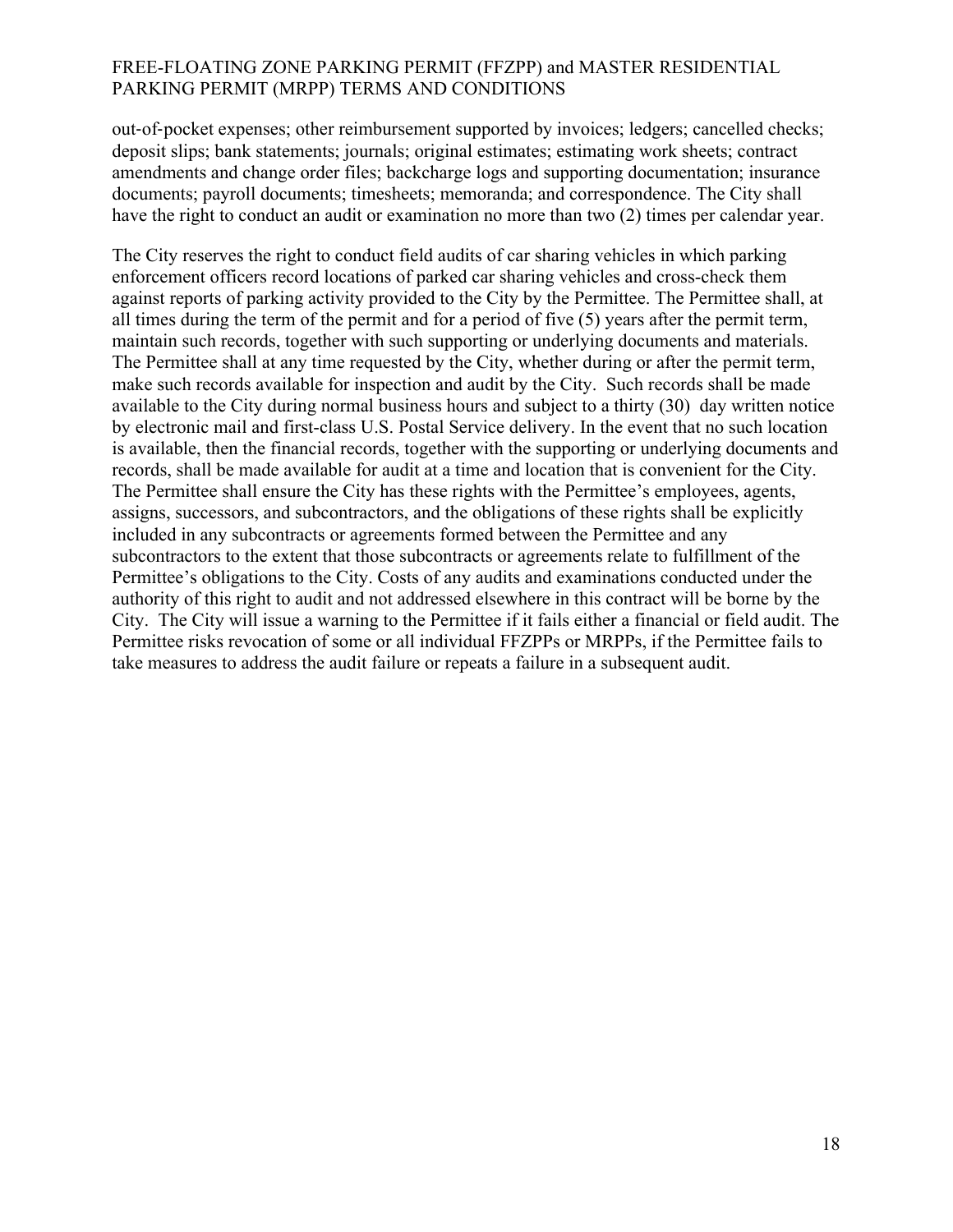# **REVOCATION**

The City of Oakland reserves the right to revoke a FFZPP or MRPP at any time upon written notice of revocation sent to both the Permittee's mailing and email addresses listed on the Permittee's Application submitted to the City.

The Permittee agrees to surrender such permit in accordance with the instructions in the notice of revocation. In the event that the City revokes a FFZPP or MRPP, Permittee shall cease operations in the public right of way within ten (10) business days from the date the notice of revocation was mailed and emailed by the City to the Permittee.

If the Permittee wishes to contest the revocation of a permit, the Permittee may contact, within ten (10) days of the date of revocation, the Supervisor of the Shared Mobility Coordinator, appropriate transportation manager within the City of Oakland or the Supervisor of the Parking Permits and Citations Office within the Department of Finance and Management to explain any basis for why the Permit should not be revoked.

In circumstances that pose a serious threat to public health or safety, the City reserves the right to immediately revoke an FFZPP and/or MRPP effective on the date the notice of revocation is mailed and emailed to the Permittee. The City shall state the public health or safety reasons that require immediate revocation in the notice of revocation. In such circumstances, the Permittee shall be required to immediately remove the car sharing vehicle from the public right of way.

This permit is revocable by the City Traffic Engineer at any time in the event the public's need requires it, or the Permittee fails to comply with the conditions of this Permit. No expenditure of money hereunder, lapse of time, or other act or thing shall operate as an estoppel against the City of Oakland, or be held to give the Permittee any vested or other right. Upon the expiration of this permit, or upon its sooner revocation by the City Traffic Engineer, the City shall no longer provide said right of this Permit.

## **INDEMNIFICATION**

Permittee shall indemnify and save harmless City and its officers, agents and employees from, and, if requested, shall defend them against any and all loss, cost, damage, injury, liability, and claims thereof for injury to or death of a person, including employees of Permittee or loss of or damage to property, arising directly or indirectly from Permittee's performance of this Permit, including, but not limited to, Permittee's use of facilities or equipment provided by City or others, regardless of the negligence of, and regardless of whether liability without fault is imposed or sought to be imposed on City, except to the extent that such indemnity is void or otherwise unenforceable under applicable law in effect on or validly retroactive to the date of this Agreement, and except where such loss, damage, injury, liability or claim is the result of the active negligence or willful misconduct of City and is not contributed to by any act of, or by any omission to perform some duty imposed by law or agreement on Permittee, its subpermittees or either's agent or employee. The foregoing indemnity shall include, without limitation, reasonable fees of attorneys, consultants and experts and related costs and City's costs of investigating any claims against the City.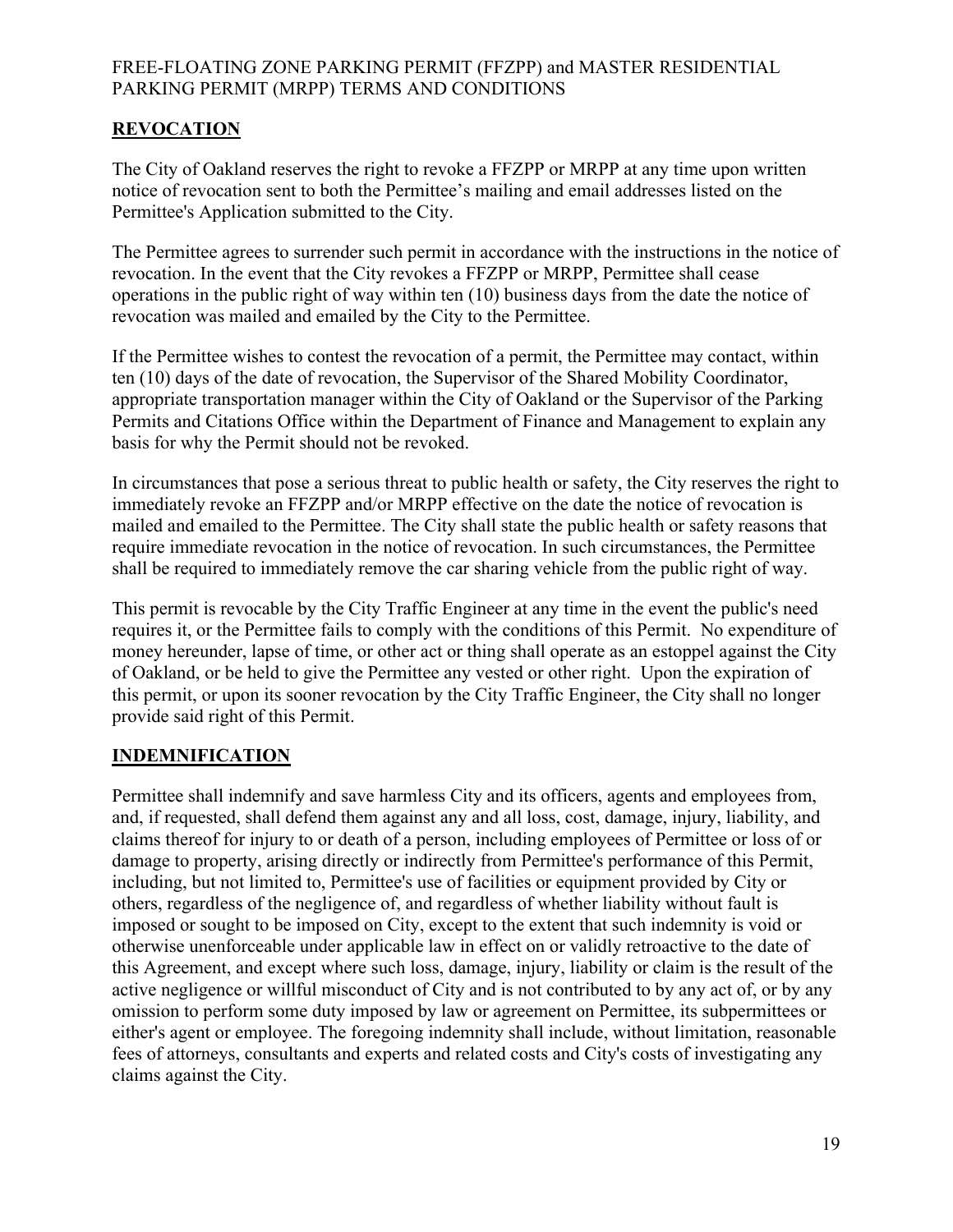In addition to Permittee's obligation to indemnify City, Permittee specifically acknowledges and agrees that it has an immediate and independent obligation to defend City from any claim which actually or potentially falls within this indemnification provision, even if the allegations are or may be groundless, false or fraudulent, which obligation arises at the time such claim is tendered to Permittee by City and continues at all times thereafter. Permittee shall indemnify and hold City harmless from all loss and liability, including attorneys' fees, court costs and all other litigation expenses for any infringement of the patent rights, copyright, trade secret or any other proprietary right or trademark, and all other intellectual property claims of any person or persons in consequence of the use by City, or any of its officers or agents, of articles or services to be supplied in the performance of this Permit.

Permittee shall indemnify, defend and hold harmless the City of Oakland, is officers, agents and employees from and against all claims, demands, suits, actions, damages, liabilities, costs and expenses of whatsoever nature, including all attorney fees and costs, relating to, resulting from or arising out of the permitted activities. This Permit is personal to the Permittee and may not be transferred, assigned or otherwise conveyed. Identification of vehicle as belonging to this car sharing organization must be clearly visible on the vehicle, in contrasting colors with letters two inches high or larger.

# **COMPLIANCE WITH ADDITIONAL TERMS AND CONDITIONS**

Permittee agrees to comply with any and all additional written terms and conditions required by the City of Oakland for participation in the Car Sharing Program. Permittee acknowledges that these written terms and conditions may be changed, amended, or revised at any time by the City upon written notification to the Permittee. By acceptance of a FFZPP and/or MRPP, Permittee agrees to comply with any changed, amended or revised written terms and conditions within thirty (30) days of written notification by the City. Failure to comply with any or all terms and conditions required by the City in the FFZPP and/or the MRPP can result in the revocation of any or all FFZPPs and/or MRPPs issued to the Permittee upon written notice of revocation by the City.

# **COMPLIANCE WITH APPLICABLE LAW**

The Permittee represents and certifies, under penalty of perjury, that the Car Share Organization and the car sharing vehicles on whose behalf the Permittee is seeking this Permit is in compliance with all California Vehicle Code requirements, FFZPP requirements, and Qualified Car Sharing Organization criteria set forth here and in the City's Municipal Code.

# **RESPONSIBILITIES OF PERMITTEE**

It is responsibility of the Permittee to:

- 1. Operate a legitimate car sharing service that benefits the residents of Oakland.
- 2. Maintain its Qualified Car Sharing Organization status during the term of the FFZPP and/or MRPP.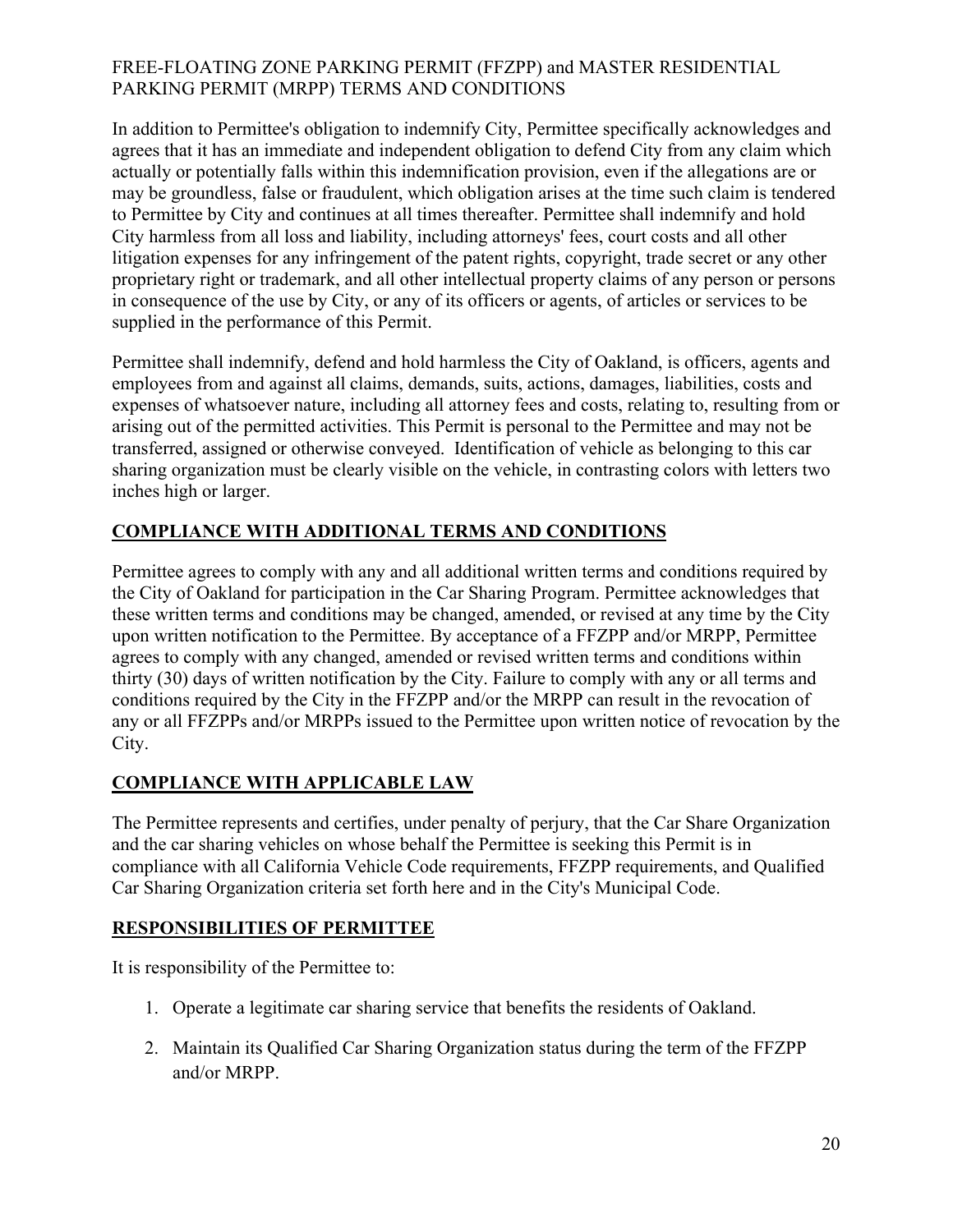- 3. Maintain adequate and sufficient insurance coverage.
- 4. Conduct outreach to Oakland residents and businesses, as appropriate.
- 5. Ensure that car sharing vehicles display evidence of the FFZPP and/or MRPP.
- 6. For FFZPP Only: Maintain an approved Free-Floating Parking Zone.
- 7. For FFZPP Only: Submit documentation of changes of the free-floating zone area no more than four (4) times within the Permit term.
- 8. Track and report to the City parking activity of car sharing vehicles within the freefloating zone area or within residential permit parking areas.
- 9. Pay upfront Permit fees as specified in the Master Fee Schedule, and reconcile balance differences at the end of the Permit term with respect to the amount of actual parking activity.
- 10. Pay the City all citations and towing fees incurred by the Permittee's car sharing vehicles, however the pass-through of fees to the member is justified wherein the member is the responsible party, according to the California Vehicle Code and/or the Oakland Municipal Code.
- 11. Report changes in license plate numbers, vehicle registrations, and other required vehicle information to the Parking Operations Supervisor, as changes to the Permitted fleet occur during the term of the permit.
- 12. Facilitate the City's financial and/or field audits and take steps to address the City's recommendations from the audits.
- 13. Meet all the requirements of the FFZPP and MRPP.

## **RESPONSIBILITIES OF THE CITY**

It is the responsibility of the City to:

- 1. Fulfill the objectives of the Car Sharing Policy (85459 C.M.S.).
- 2. Administer a fair, timely, and efficient FFZPP process.
- 3. Coordinate internally to communicate changes to maps, Permits, Permit fees, etc. between divisions and departments.
- 4. Keep records of Qualified Car Sharing Organization certifications and Permits granted.
- 5. Approve the list of outreach activities proposed by the applicant prior to establishing or expanding a free-floating zone area.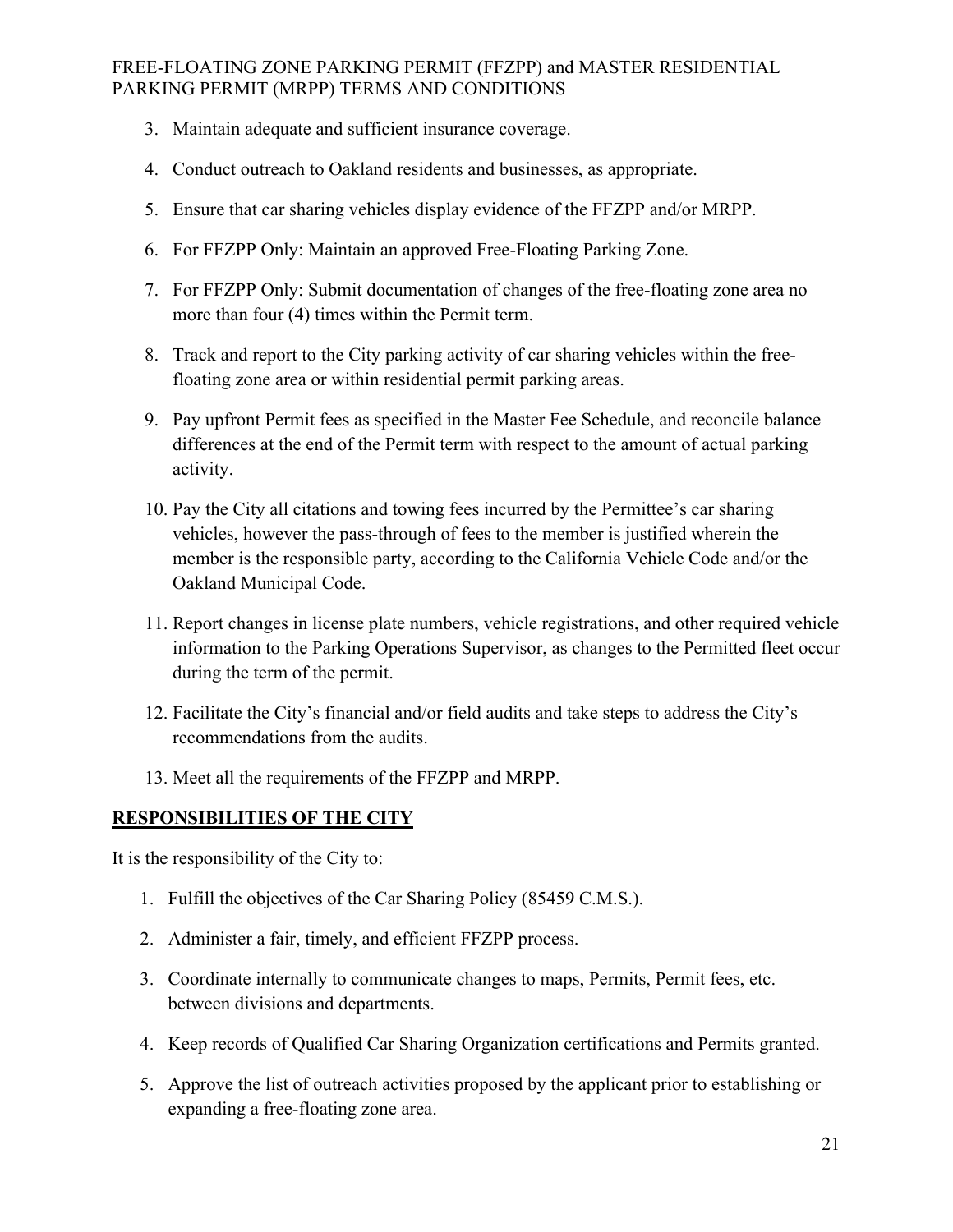- 6. Conduct outreach to Oakland residents and businesses, as appropriate.
- 7. Respond to concerns and petitions of Oakland residents and businesses, as appropriate.
- 8. Assess Permit fees as defined in the Master Fee Schedule.
- 9. Enforce the Traffic and Vehicle Code.
- 10. Conduct audits of Permittees to ensure that car sharing services follow regulations and accurately report parking activity, as needed.
- 11. Receive and analyze reports of parking activity.
- 12. Respond to requests from Permittees, as defined in the FFZPP Terms and Conditions, in a timely and efficient manner
- 13. Keep Permittees apprised of changes to Permit terms and conditions, parking and curb designations, and parking meter rates and permit fees.
- 14. Keep Permittees apprised of changes to key City personnel and provide a staff contact to car sharing organizations.

## **CONTACT INFORMATION**

| <b>Primary Contact Name</b>   |  |
|-------------------------------|--|
| <b>Title</b>                  |  |
| <b>Phone Number</b>           |  |
| <b>Email Address</b>          |  |
| <b>Secondary Contact Name</b> |  |
| <b>Title</b>                  |  |
| <b>Phone Number</b>           |  |
| <b>Email Address</b>          |  |